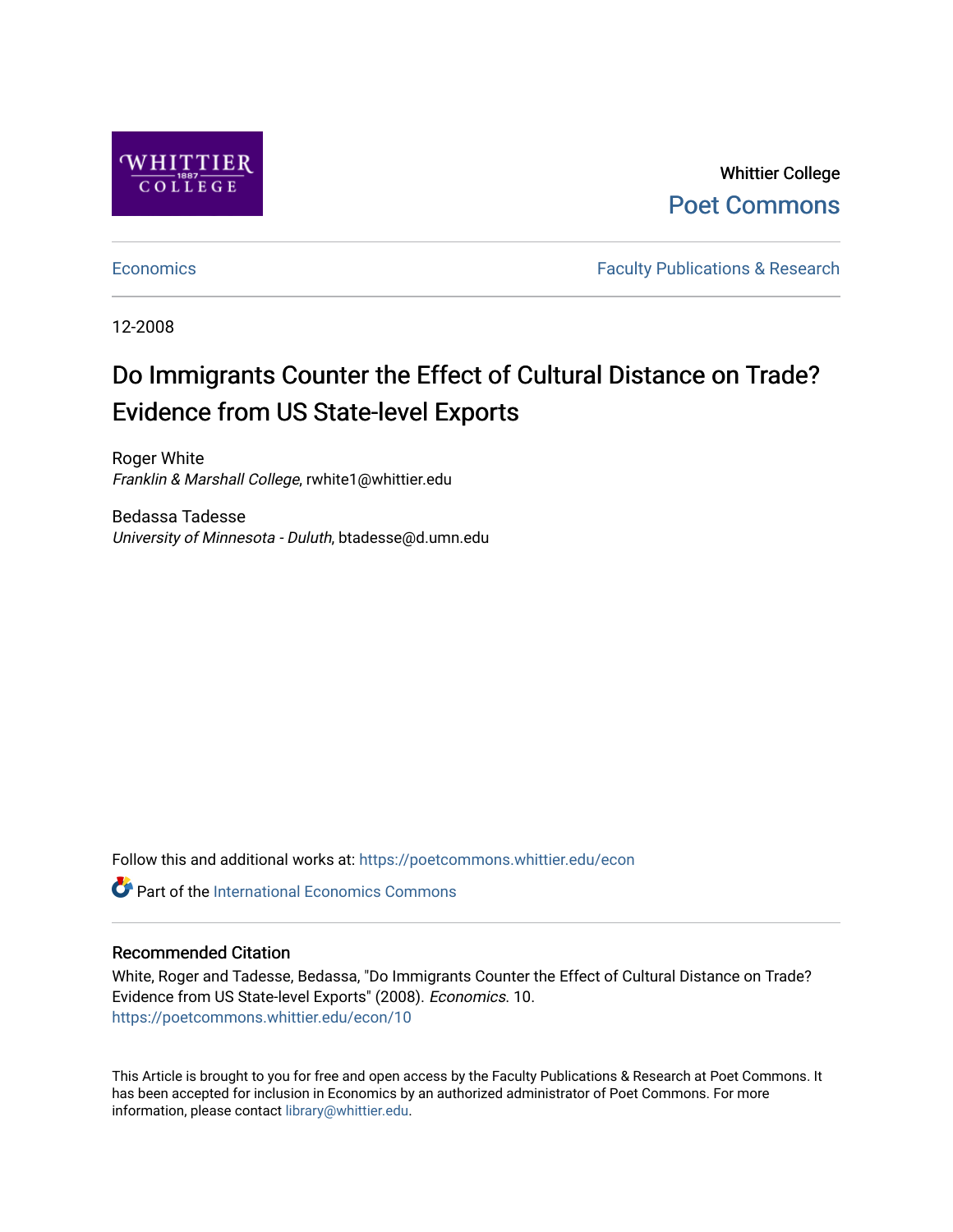The Journal of Socio-Economics 37 (2008) 2304–2318

Contents lists available at ScienceDirect

# The Journal of Socio-Economics

journal homepage: www.elsevier.com/locate/soceco

# Do immigrants counter the effect of cultural distance on trade? Evidence from US state-level exports

### Bedassa Tadesse<sup>a,∗</sup>, Roger White<sup>b,1</sup>

<sup>a</sup> *Department of Economics, University of Minnesota-Duluth, 165 SBE, Duluth, MN 55812, United States* <sup>b</sup> *Department of Economics, Franklin and Marshall College, 415 Harrisburg Pike, Lancaster, PA 17603, United States*

#### article info

*Article history:* Received 29 October 2007 Received in revised form 2 April 2008 Accepted 7 April 2008

*JEL classification:* F14 F15 F22

*Keywords:* Cultural distance Export-initiation Export-intensification Immigrants

### **1. Introduction**

#### **ABSTRACT**

We examine the effects of immigrants and cultural distance on US state-level exports, placing emphasis on the extent to which immigrants may offset the influence of cultural distance with respect to the initiation and intensification of exports. Our findings suggest that greater cultural differences between the US and immigrants' home countries reduce both the likelihood that exporting occurs and, when exporting is taking place, the level of exports. Immigrants are found to exert pro-export effects that offset, at least partially, the trade-inhibiting effects of cultural distance. The estimated effects of both cultural distance and immigrants are found to be greater when the level of exports is examined as compared to when the likelihood that exporting occurs is considered; however, significant variation in the export-initiation and intensification effects of immigrants and cultural distance is reported across states.

Published by Elsevier Inc.

That immigrants exert a positive effect on bilateral trade flows has been established by a number of earlier studies. Bandyopadhyay et al. (2008), White (2007) and Wagner et al. (2002) review the associated literature. Broadly speaking, it is assumed that immigrants exert pro-import influences through their preferences for home country goods when neither desired products nor acceptable substitutes are available in their host countries. Similarly, immigrants may increase both host country imports from and exports to their home countries through their connections to business and social networks and/or if they possess knowledge of political and social obligations required to conduct business in their home countries or if they are privy to otherwise unknown information regarding markets and trading opportunities.

Modern economies are characterized by extensive cross-border transactions of goods and services, yet the contracts involved are often incomplete. International trade law and rational behavior alone may not be sufficient to ensure the proper conduct of transactions. Thus, involved parties are potentially vulnerable to opportunistic behavior. This implies that crossborder trade requires some level of trust and degree of commitment between the involved parties. An understanding of the norms and values of the societies where trading partners live facilitates the build-up of such trust and commitment (Elsass and Viega, 1994). However, as people from dissimilar cultures may have considerably different perceptions of the same situation or series of events (Doz and Hamel, 1998), pronounced cultural differences can complicate interactions and hinder

 $1$  Tel.: +1 717 291 3920; fax: +1 717 291 4369.





<sup>∗</sup> Corresponding author. Tel.: +1 218 726 8365; fax: +1 218 726 6905.

*E-mail addresses:* btadesse@d.umn.edu (B. Tadesse), roger.white@fandm.edu (R. White).

<sup>1053-5357/\$ –</sup> see front matter. Published by Elsevier Inc. doi:10.1016/j.socec.2008.04.013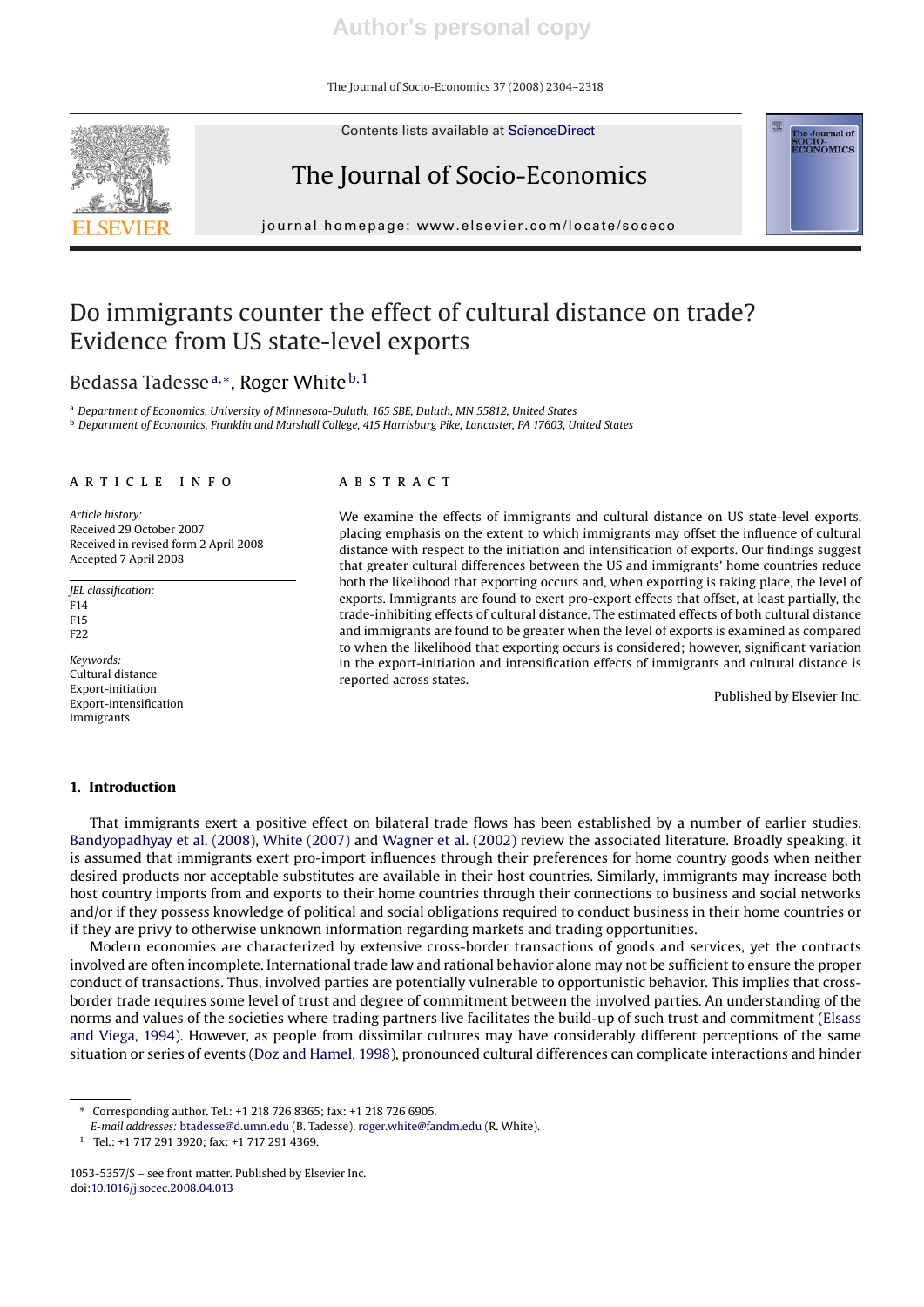development of the rapport and trust necessary to complete transactions. Thus, greater cultural differences may lower both the likelihood that trade deals will be completed and the volume of transactions that may take place.

Few studies have considered a potential relationship between cultural distance, immigrants and trade. Notable exceptions include Boisso and Ferrantino (1997) and Dunlevy (2006). Employing an index of linguistic distance as a proxy for cultural differences, Boisso and Ferrantino (1997) report that greater dissimilarity inhibits trade flows. However, the authors neither consider immigrants as a determinant of trade flows nor that immigrants may offset the trade-inhibiting effects of cultural differences. Dunlevy (2006), on the other hand, reports a greater pro-export effect of immigrants in home countries with corrupt political systems and somewhat weaker effects in home countries that commonly use English or Spanish. With common language representing cultural similarity and corruption indicating a possible lack of trust between trading partners, Dunlevy's findings suggest that immigrants counter the effects of cultural differences. Building upon the works of Boisso and Ferrantino (1997) and Dunlevy (2006), we use a new measure of cultural distance calculated using data from the World Values Surveys (WVS) and European Values Surveys (EVS) (Inglehart et al., 2004; Hagenaars et al., 2003) to evaluate the extent to which immigrants offset the trade-inhibiting effects of cultural distance.

We conduct our analysis using state-level aggregate exports and exports of cultural and non-cultural goods, separately, as dependent variables. Our classification of goods into cultural and non-cultural products follows the definition of cultural products employed by the United Nations Education, Scientific and Cultural Organization (UNESCO, 2005). Briefly stated, cultural products are goods or services that convey ideas, symbols and ways of life. Examples include books, magazines, multimedia products, software, recordings, films, videos, audiovisual programs, crafts and fashion design which may have both tangible (physical support) and intangible (cultural content) components (Cano et al., 2000).<sup>2</sup>

While the influence of immigrants on their host's imports of cultural products from their home countries is intuitive, the means by which immigrants may increase exports of cultural products from their host state to their home country is less straightforward. We posit that immigrants, through their connections to home country business and/or social networks or as a result of their possession of information regarding trading opportunities, may increase exports of cultural and non-cultural products alike. Further, through personal connections to home country residents and via demonstration effects, immigrants may increase exports of goods embedded with their host country's culture. For example, the presence of immigrants in a host country may make visitation by relatives and/or friends more likely. If so, such individuals gain greater exposure to the host country and to goods that embed the host country's culture, which they might have perceived less favorably prior to their travel. Similarly, immigrants may transport products that are embedded with the host country's culture as gifts for friends and relatives (e.g., clothing and music albums produced in the host country) or as personal items for use when visiting or returning to their home country. Corresponding demonstration effects might contribute to increased demand for imports that otherwise would not have occurred.

Our analysis of US state-level exports, for the year 2000, to 75 countries for which the cultural distance between the US and each home country can be calculated contributes to the literature in several ways. First, we show that the initiation and conduct of transactions between individuals in different states and countries diminishes with greater differences in shared norms and values (i.e., cultural distance inhibits trade flows). Second, distilling the influence of immigrants into export-initiation effects and export-intensification effects, we document pro-export immigrant effects that act to offset the export-inhibiting effects of cultural distance. Finally, considering the extent to which immigrants and cultural distance influence trade, we report significant variation across immigrants' states of residence, implying variation in the ability immigrants to counter the trade-inhibiting effects of cultural distance.

Our discussion proceeds as follows. In Section II, we provide a brief review of the literature on immigrant-trade links. Section III presents our empirical model and our measure of US-home country cultural distance. Section IV discusses the econometric results, while Section V concludes.

#### **2. The literature review**

As mentioned, a growing number of studies have examined aggregate import and export data and reported positive immigrant-trade links. For example, Gould (1994) examines US trade data and first documents a positive relationship between immigrants and host-home country trade flows.Wagner et al. (2002), Head and Ries (1998) and Helliwell (1997) each examine Canadian data and report pro-trade effects of immigrants. Similarly, Ching and Chen (2000) find a positive influence of immigrants on Canada–Taiwan trade. Additionally, Girma and Yu (2002) for the UK, Blanes (2003, 2005, 2006) and Blanes and Martín-Montaner (2006) for Spain, Piperakis et al. (2003) for Greece, Hong and Santhapparaj (2006) for Malaysia, and Bryant et al. (2004) for New Zealand all report positive influences of immigrants on trade between the noted host countries and immigrants' home countries. Combes et al. (2005) even report an intra-France migrant–trade relationship.

Several studies have also examined a potential link between immigrants and US state-level exports. Generally, these studies have focused on possible network effects (Bandyopadhyay et al., 2008; Dunlevy, 2006; Herander and Saavedra, 2005; Bardhan and Guhathakurta, 2005). The results from such studies suggest that immigrants mitigate the effect of transaction costs, including those associated with informal trade barriers, by providing information about demand, languages, business practices, laws and by instilling confidence that may facilitate trade. Broadly speaking, the results are consistent with the

<sup>2</sup> A listing of cultural products classifications is provided in Appendix C.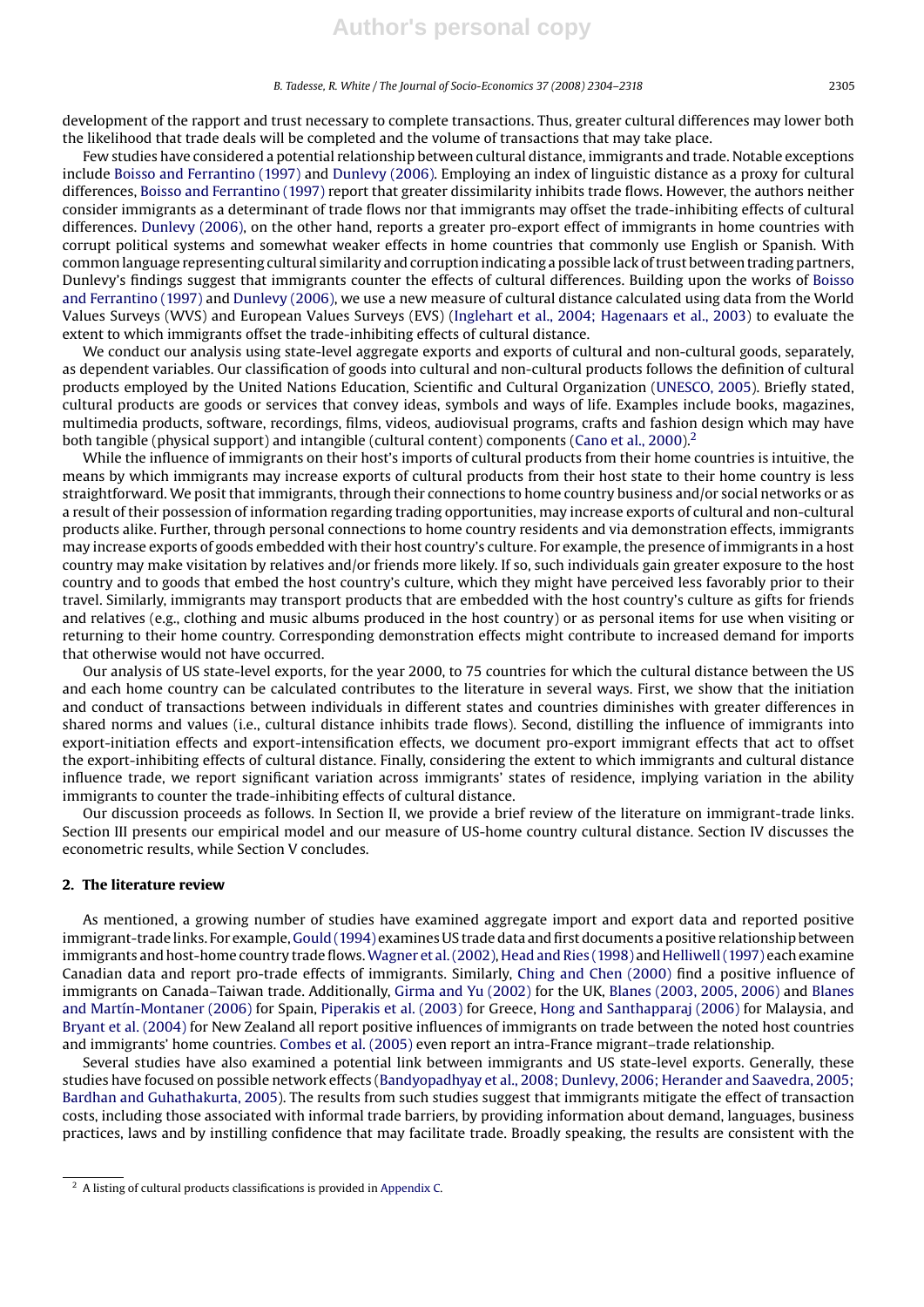notions that immigrants increase trade via their preferences for home country goods, if they possess information that permits the identification of advantageous exchange possibilities, and via connections to networks that may help to build trust and commitments between potential trading partners. The measure of cultural distance we employ serves as a proxy for the extent to which trust and commitment may be lacking between potential trading partners and permits consideration of the extent to which immigrants (through the use of their knowledge and network connections) may offset the trade-inhibiting effects of cultural distance; thus, increasing the likelihood that exporting occurs and/or the intensity of the existing level of exports.

#### **3. Theoretical framework, empirical model and data**

The theoretical gravity model was derived by Anderson (1979). In its basic form, the model posits that state *i*'s exports to country *j* ( $\tilde{X}_{ii}$ ) increase with the trading partners' combined economic mass and decreases with the geodesic distance between trading partners. Economic mass is given as the product of the incomes of the exporting state (*Yi*) and that of the importing country (*Yj*), while the geodesic distance (GD*ij*) between the capital cities of host states and home countries serves as a proxy for transportation costs. Following the theoretical model, we derive our econometric specification by defining *Xij*, state *i*'s exports to country *j*, as a function of income, geodesic distance and several factors that may inhibit trade (formal and informal barriers) or facilitate trade between the exporting state and the importing country. We also include a vector of variables, represented by the expression  $exp(Z_1^j\alpha - Z_2^j\lambda)$ , that affect the likelihood that trade deals will be completed (export-initiation) and/or and the volume of transactions when there is already positive trade flow (export-intensification).  $Z_1^{ij}$  is a vector of the ratio of the stock of immigrants from country  $j$  living in state  $i$  and the cultural distance between the US and each home country,  $(M_{ij}/CD_{ij})^\alpha$ , and  $Z_2^{ij}$  is a vector of all other export-inhibiting/facilitating factors described in the modified gravity model of Head and Ries (1998). Thus, our theoretical model can be described as:

$$
\tilde{X}_{ij} = \kappa \frac{Y_i^{\beta_1} Y_j^{\beta_2}}{GD_{ij}^{\beta_3}} \exp\left(\left(\frac{\text{IM}_{ij}}{CD_{ij}}\right)^{\alpha} (Z_2^{ij}\lambda)\right) \tag{1}
$$

Eq. (1) postulates positive and negative effects of the stock of immigrants and cultural distance, respectively, on state-level exports. It also indicates that the extent to which the cultural distance between the US and each country affects state-level exports may be influenced by the stock of immigrants from country *j* living in state *i*. Additionally, while Eq. (1) predicts strictly positive realizations of imports, trade data often contain numerous cases of zero imports or exports. Thus, following Eaton and Tamura (1994) and Head and Ries (1998), we modify Eq. (1) to obtain a specification that allows for realization of zero export values.

$$
\tilde{X}_{ij} = \kappa \frac{Y_i^{\beta_1} Y_j^{\beta_2}}{GD_{ij}^{\beta_3}} \exp\left(\left(\frac{\text{IM}_{ij}}{CD_{ij}}\right)^{\alpha} (Z_2^{ij}\lambda) + \varepsilon_{ij} - \eta\right)
$$
\n(2)

 $\kappa$  represents the constant of proportionality,  $\varepsilon_{ij}$  is an assumed identically and independently distributed error term, and  $\eta$ is the fixed amount of trade that is subtracted from the level predicted by Eq. (1). When the latent exports value is negative, observed exports of state *i* will be zero. Thus, observed data on state-level exports can be described as  $X_{ij} = max[\tilde{X}_{ij}, 0]$ . Substituting this identity, rearranging the resulting expression, expanding the vector  $Z_2^{ij}$ , and taking natural logarithms where appropriate, results in our estimation equation.

$$
\ln(X_{ij} + \eta) = \kappa + \alpha_1 \ln \text{IM}_{ij} - \alpha_2 \ln \text{CD}_{ij} + \alpha_3 (\ln \text{IM}_{ij} \times \text{STATE}_i) + \alpha_4 (\ln \text{CD}_{ij} \times \text{STATE}_i) + \beta_1 \ln Y_i + \beta_2 \ln Y_j - \beta_3 \ln \text{GD}_{ij}
$$
  
+  $\beta_4 \ln \left( \frac{Y_i}{\text{POP}_i} \right) + \beta_5 \ln \left( \frac{Y_i}{\text{POP}_i} \right) + \beta_6 \ln \text{OPEN}_j - \beta_7 \Delta \ln \text{XRATE}_{ij} + \beta_8 \ln \text{REMOTE}_j + \beta_9 \text{FTA}_{ij} - \beta_{10} \text{ LLOCK}_j$   
+  $\beta_{11} \text{ ENGLISH}_j + \varepsilon_{ij}$  (3)

As mentioned, we employ aggregate exports, cultural goods exports and non-cultural goods exports, all at the state-level, as dependent variables. State-level export data are from the World Trade Atlas (GTI, 2006). We note the expected signs of the coefficient estimates in Eq. (3). For geodesic distance (GD*ij*), cultural distance (CD*ij*), the change in the US dollar-country *j* exchange rate (XRATE*ij*) and lack of coastal access (LLOCK*j*), we anticipate coefficient estimates will be negative. Based on the existing literature, with the exception of the coefficients on the gross state product per capita variable and the interaction terms, which could take either positive or negative values, we expect all remaining coefficients to have positive signs.

The set of explanatory variables in Eq. (3) includes IM*ij*, the state-level immigrant stock which is obtained from the 2000 decennial census (US Bureau of the Census, 2006a), *Yi* and *Yj* are, respectively, Gross State Product and home country Gross Domestic Product. Geodesic distance (GD*ij*) is calculated using the great circle method. POP*<sup>i</sup>* and POP*<sup>j</sup>* represent host state and home country populations. Data for home country output levels and populations are from the World Bank (2006), while corresponding host state data are from the US Bureau of Economic Analysis (2006) and the US Bureau of the Census (2006b). All monetary values have been normalized to constant 1995 US dollars.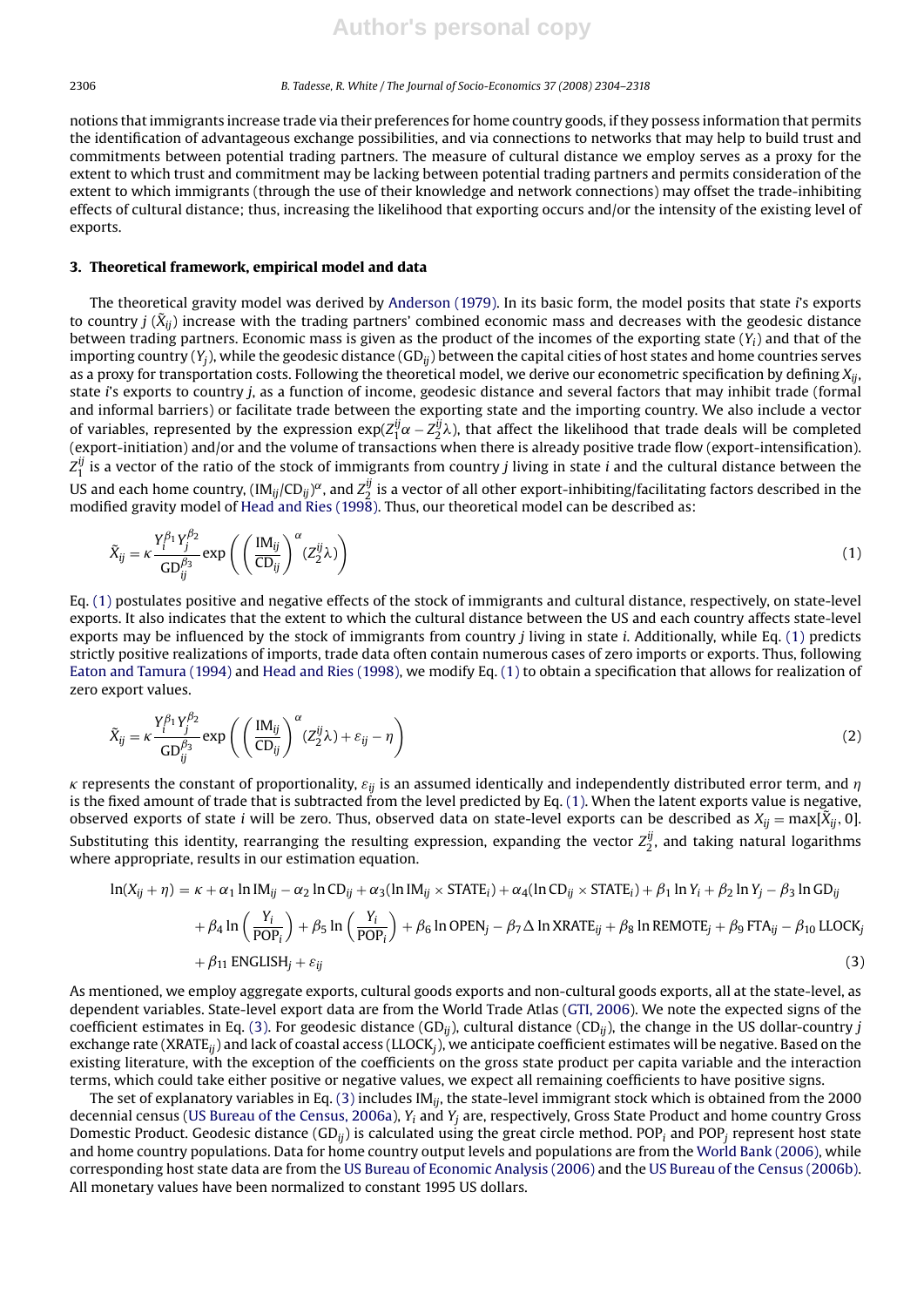The remaining explanatory variables, with the exception of the cultural distance variable (to be discussed in detail below), are standard in most studies that employ the gravity specification. OPEN*j*, the sum of each country's imports and exports divided by its GDP, is a general measure of a country's propensity to trade. We include the change in the value of each home country's currency against the US dollar to capture terms of trade effects. Expressed as the change in the foreign currency units per US dollar, an increase in the variable is expected to correspond with decreased exports. Controlling for each home country's relative lack of trading opportunities, we follow Wagner et al. (2002) and include a measure of economic remoteness, given as  $\text{REM}_{jt} = 1/\sum_{k=1}^{K} [(Y_{kt}/Y_{wt})/GD_{jk}]$  where  $Y_{wt}$  represents gross global product and *k* identifies availability of potential trading partners for country *j* other than the US.3 Capturing the effects of trade agreements, FTA*ij* is equal to one if country *j* is party to an agreement with the US during 2000. To represent a potentially important geographic impediment to trade, we include a dummy variable which is equal to one if country *j* is landlocked. Finally, as common language has been identified as an important determinant of trade flows (Dunlevy, 2006; Hutchinson, 2002), we include a dummy variable which is equal to one if English is commonly used in country *j* (CIA, 2006).

To calculate the cultural distance between the US and each home country, we employ data from the World Values Surveys (WVS) and the European Values Surveys (EVS) (Inglehart et al., 2004; Hagenaars et al., 2003).4 The surveys provide data from representative national samples that permit construction of standardized measures of culture based on answers to a broad set of questions relating to economics, politics, religion, sexual behavior, gender roles, family values, communal identities, civic engagement, scientific and technological progress, environmental protection, and ethical concerns. Application of factor analysis results in classification of survey responses along two broad dimensions of culture: (1) Traditional authority vs. Secular-Rational authority (TSR), and (2) Survival values vs. Self-Expression values (SSE) (Inglehart et al., 2004). While the TSR dimension reflects a contrast between societies in which deference to the authority of a God, the nation or to the family is considered important or an expectation (Traditional authority) and societies in which individualism is stressed (Secular-Rational authority), the SSE dimension reflects differences between societies that emphasize hard work and self-denial (Survival values) and those that place greater emphasis on quality of life issues, such as women's emancipation and equal status for racial and sexual minorities (Self-Expression values). We calculate the cultural distance (CD*ij*) between each home country *j* in our data and the US (country *i*) as a composite index of differences in mean values of the TSR and SSE dimensions

of culture:  $\text{CD}_{ij} = \sqrt{\left(\overline{\text{TSR}}_j - \text{TSR}_i\right)^2 + \left(\overline{\text{SSE}}_j - \text{SSE}_i\right)^2}.$ 

Table 1 presents descriptive statistics. Comparing across states, we see that in most instances the average number of immigrants from the home countries included in our sample is below the overall mean value. In fact, only five states (California, Florida, New Jersey, New York and Texas) have average immigrant stock values significantly higher than the overall mean value. Comparing across aggregate exports and across exports of cultural and non-cultural goods, separately, we observe a similar pattern. Only three states (California, New York and Washington) have average values that exceed the overall mean value for aggregate exports. Likewise, for cultural goods exports, California, New York and Massachusetts are the only states with average values greater than the overall mean. Finally, for non-cultural products, only California, New York, Texas and Washington have average values in excess of the mean. These states not only have high export levels but, along with six other states, they have Gross State Product values that are significantly higher than the overall mean value. Generally, states are heterogeneous in terms of the sizes of their immigrant populations, the magnitudes of exports within the product classifications considered, and their economic characteristics. Given such variation, we explore if the observed effects of immigrants and cultural distance on trade also vary across states. Such examination is important as it helps to identify the extent to which immigrants offset the trade-inhibiting effects of cultural distance while taking into account the difference in the relative volume of exports originating from each state.

#### **4. Empirical results**

We estimate the model in Eq. (3) as in Eaton and Tamura (1994) and Head and Ries (1998) using a Tobit specification.<sup>5</sup> Table 2 presents coefficient estimates (marginal effects as well as decomposed marginal effects) for the immigrant stock, cultural distance and all other variables included in our estimation equation. Confirming the findings of earlier studies, a positive and significant relationship between immigrants and state-level exports to immigrants' home countries is reported for all estimations. While greater cultural distance between the US and the immigrants' home countries appears to reduce state-level exports of cultural goods, when exports of non-cultural goods are employed as the dependent variable the coefficient estimate of the cultural distance variable is insignificant. This suggests that exports of non-cultural goods are not as sensitive, relative to cultural goods, to cultural dissimilarities between potential trading partners in the home countries and host states. We also observe that the effect of cultural distance is not as pronounced on aggregate exports, as it is for cultural goods exports, following the relatively larger share of the non-cultural goods in the total state-level exports.

<sup>&</sup>lt;sup>3</sup> Internal distance, when  $k = j$ , is calculated as 0.4 times the square root of the nation's land mass (Head and Mayer, 2000).

<sup>4</sup> While it would be ideal to employ measures of state-specific cultural distance from each home country, data limitations prohibit us from doing so.

<sup>5</sup> As a robustness check, we also employ the OLS technique. Corresponding results are consistent with the findings of our Tobit analysis. Due to space limitations, we forego presentation of the results here; however, the full set of results is available upon request.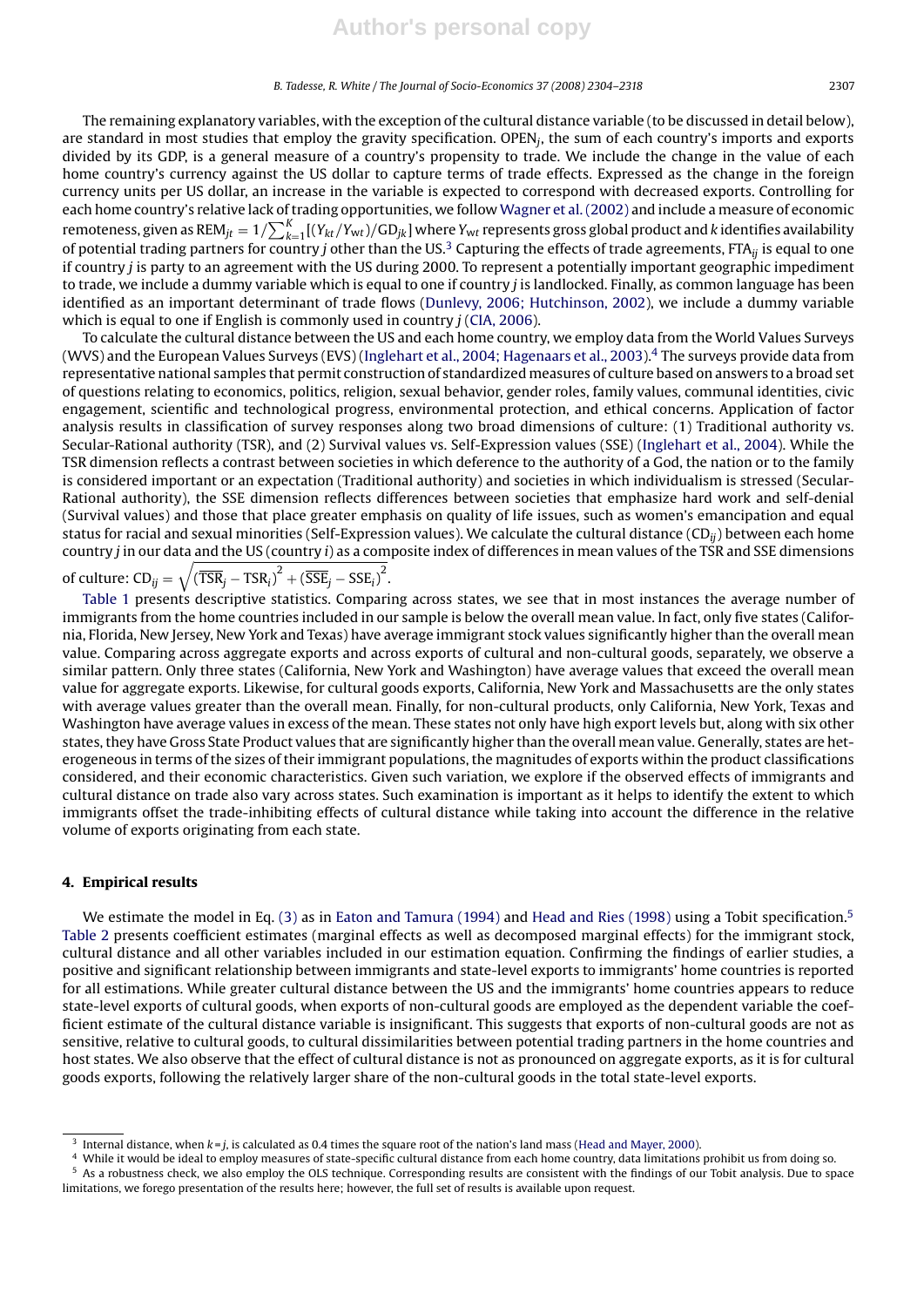#### **Table 1** Descriptive Statistics, by State

State Immigrants Aggregate exports Cultural goods exports Non-cultural goods exports Gross state product (GSP) GSP per capita Geodesic distance All States 6,301 (74,743) 1,486 (10,204) 36 (294) 1,450 (9,910) 1,910 (2,280) 34,388 (11,357) 8,886 (3,019) Alabama 921\*\*\* (2,909) 804\*\* (2,076) 27 (126) 777\*\* (1,950) 1,150\*\*\* (0) 25,764\*\*\* (0) 9,034 (3,177) Alaska 406\*\*\* (1,208) 286\*\*\* (1,442) 1\*\*\* (2) 285\*\*\* (1,440) 270\*\*\* (0) 43,121\*\*\* (0) 8,803 (2,293) Arizona 8,060 (50,274) 1,388 (5,153) 1,380 (5,130) 1,590\*\*\* (0) 30,899\*\*\* (0) 9,987\*\*\* (2,710) Arkansas 838\*\*\* (3,934) 274\*\*\* (947) 42 (133) 232\*\*\* (814) 668\*\*\* (0) 24,987\*\*\* (0) 9,147 (3,021) California 101,394\* (461,180) 12,149\*\*\* (30,504) 349\*\*\* (904) 11,800\*\*\* (29,600) 12,900\*\*\* (0) 38,001\*\*\* (0) 9,956\*\*\* (2,479) Colorado 4,365 (21,021) 700\*\*\* (1,758) 62 (208) 638\*\*\* (1,550) 1,720\*\*\* (0) 39,956\*\*\* (0) 9,366 (2,725) Connecticut 3,550\*\* (5,781) 874\* (2,434) 22 (84) 852\* (2,350) 1,600\*\*\* (0) 47,110\*\*\* (0) 8,009\*\* (3,196) DC 652\*\*\* (1,880) 71\*\*\* (174) 8\*\*\* (30) 62\*\*\* (144) 587\*\*\* (0) 102,610\*\*\* (0) 8,323 (3,186) Delaware 451\*\*\* (1,091) 244\*\*\* (1,000) 0\*\*\* (0) 244\*\*\* (1,000) 415\*\*\* (0) 52,925\*\*\* (0) 8,257\* (3,195) Florida 16,653\*\* (32,778) 2,441 (4,991) 51 (121) 2,390\* (4,870) 4,710\*\*\* (0) 29,490\*\*\* (0) 9,034 (3,236) Georgia 5,929 (22,439) 1,572 (4,292) 22\* (62) 1,550 (4,230) 2,910\*\*\* (0) 35,533\*\*\*\* (0) 8,881 (3,175) Hawaii 2,425\*\* (12,177) 43\*\*\* (227) 3\*\*\* (24) 40\*\*\* (203) 402\*\*\* (0) 33,183\*\*\* (0) 11,776\*\*\* (2,500) Idaho 785\*\*\* (4,108) 367\*\*\* (1,329) 3\*\*\* (9) 364\*\*\* (1,320) 350\*\*\* (0) 27,040\*\*\* (0) 9,486\*\* (2,495) Illinois 17,707 (73,305) 3,539 (13,236) 69 (336) 3,470 (12,900) 4,640\*\*\* (0) 37,377\*\*\* (0) 8,791 (2,986) Indiana 2,073\*\*\* (7,360) 1,777 (7,697) 37 (167) 1,740 (7,530) 1,940 (0) 31,974\*\*\* (0) 8,655 (3,042) Iowa 981\*\*\* (3,128) 506\*\*\* (1,777) 4\*\*\* (27) 502\*\*\* (1,750) 902\*\*\* (0) 30,819\*\*\* (0) 8,853 (2,891) Kansas 1,551\*\*\* (7,385) 576\*\*\* (1,718) 6\*\*\* (28) 570\*\*\* (1,690) 828\*\*\* (0) 30,803\*\*\* (0) 9,083 (2,890) Kentucky 860\*\*\* (2,130) 1,104 (3,859) 24 (169) 1,080 (3,690) 1,120\*\*\* (0) 27,686\*\*\* (0) 8,698 (3,076) Louisiana 990\*\*\* (2,384) 1,670 (3,182) 0\*\*\* (2) 1,670 (3,180) 1,320\*\*\* (0) 29,430\*\*\* (0) 9,330 (3,139) Maine 418\*\*\*(1,787) 183\*\*\*(876) 2\*\*\*(4) 181\*\*\*(872) 355\*\*\*(0) 7,799\*\*\*(3,208) Maryland 4,719 (8,201) 484\*\*\* (1,096) 8\*\*\* (26) 476\*\*\* (1,070) 46.872 1,800\*\*\* (0) 34,054\* (0) 8,280 (3,180) 8,280 (3,180) 476 1,800 476\*\*\* (1,070) 8.280 (3,180) 8,280 (3,180) 476 1,800 476 1,800 476 1,800 1,800 1,800 1,80 Massachusetts 7,496 (12,997) 2,177 (5,197) 77\* (207) 2,100 (4,990) 27,50\*\*\* (0) 43,305\*\*\* (0) 7,924\*\* (3,219) Michigan 5,036 (10,396) 3,929 (21,089) 19 (89) 3,910 (21,000) 3,370\*\*\* (0) 33,932\*\* (0) 8,438 (3,013) Minnesota 2,181\*\*\* (5,574) 1,065 (3,002) 25 (92) 1,040 (2,910) 1,850 (0) 37,625\*\*\* (0) 8,633(2,845) Mississippi 446\*\*\* (1,252) 283\*\*\* (729) 2\*\*\* (9) 281\*\*\* (720) 643\*\*\* (0) 22,592\*\*\* (0) 9,200 (3,119) Missouri 1,595\*\*\* (3,558) 718\*\* (2,911) 11\*\*\* (51) 707\*\* (2,860) 1,770\*\*\* (0) 31,582\*\*\* (0) 8,940 (2,957) Montana 192\*\*\* (583) 62\*\*\* (302) 0\*\*\* (1) 62\*\*\* (301) 214\*\*\* (0) 23,682\*\*\* (0) 9,183 (2,530) Nebraska 815\*\*\* (3,571) 276\*\*\* (948) 2\*\*\* (10) 274\*\*\* (938) 555\*\*\* (0) 32,419\*\*\* (0) 9,006 (2,851) Nevada 2,641 (18,078) 163\*\*\* (629) 3\*\*\* (9) 160\*\*\* (620) 737\*\*\* (0) 36,892\*\*\* (0) 9,850\*\*\* (2,491) New Hampshire 603\*\*\* (1,567) 259\*\*\* (850) 6\*\*\* (15) 253\*\*\* (835) 435\*\*\* (0) 35,215\*\*\* (0) 7,914\*\*\* (3,200) New Jersey 14,289\*\*\* (23,849) 2,029 (5,178) 79 (248) 1,950 (4,930) 3,450\*\*\* (0) 40,980\*\*\* (0) 8,183\* (3,191) New Mexico 1,861\*\* (12,369) 208\*\*\* (692) 1\*\*\* (3) 207\*\*\* (689) 507\*\*\* (0) 27,886\*\*\* (0) 9,637\*\* (2,778) New York 33,261\*\*\* (62,221) 4,673\*\* (13,750) 543\*\*\* (1,550) 4,130\* (12,200) 7,770\*\*\* (0) 40,954\*\*\* (0) 8,017\*\* (3,185) North Carolina 4,595 (20,014) 1,896 (5,791) 16\*\*\* (51) 1,880 (5,740) 2,740\*\*\* (0) 34,003\*\* (0) 8,537 (3,213) North Dakota 128\*\*\* (384) 73\*\*\* (356) 1\*\*\* (6) 72\*\*\* (350) 178\*\*\* (0) 27,642\*\*\* (0) 8,826 (2,705) Ohio 3,448\*\* (5,661) 3,004 (14,791) 24 (91) 2,980 (14,700) 3,720\*\*\* (0) 32,767\*\*\* (0) 8,516 (3,087) Oklahoma 1,494\*\*\* (6,583) 334\*\*\* (1,326) 2\*\*\* (6) 332\*\*\* (1,320) 898\*\*\* (0) 26,012\*\*\* (0) 9,330 (2,934) Oregon 3,337 (13,330) 1,130 (2,957) 10\*\*\* (37) 1,120 (2,920) 1,120\*\*\* (0) 32,863\*\*\* (0) 9,530\*\* (2,391) Pennsylvania 5,271 (8,630) 2,034 (7,673) 54 (233) 1,980 (7,440) 3,900\*\*\* (0) 31,725\*\*\* (0) 8,196\* (3,196) Rhode Island 1,102\*\*\* (3,166) 128\*\*\* (413) 1\*\*\* (2) 127\*\*\* (411) 336\*\*\* (0) 32,060\*\*\* (0) 7,959\*\* (3,221) South Carolina 1,269\*\*\* (3,919) 927 (2,839) 17\* (79) 1,130\*\*\* (0) 8,725 (3,214) South Dakota 131\*\*\* (260) 77\*\*\* (314) 0\*\*\* (1) 77\*\*\* (313) 231\*\*\* (0) 30,601\*\*\* (0) 8,945 (2,740) Tennessee 1,658\*\*\* (5,389) 1,287 (4,607) 27 (157) 1,260 (4,450) 1,750\*\*\* (0) 30,733\*\*\* (0) 8,860 (3,093) Texas 35,063\*\*\* (216,843) 11,105 (50,668) 105 (568) 11,000\* (50,100) 7,270\*\*\* (0) 34,876\*\*\* (0) 9,626\*\* (3,041) Utah 1,771\*\*\* (7,712) 352\*\*\* (927) 8\*\*\* (22) 344\*\*\* (905) 676\*\*\* (0) 30,257\*\*\* (0) 9,534\*\* (2,595) Vermont 271\*\*\* (957) 443\*\*\* (2,330) 2\*\*\* (10) 441\*\*\* (2,320) 178\*\*\* (0) 29,207\*\*\* (0) 7,901\*\*\* (3,185) Virginia 5,518 (10,604) 1,232 (3,096) 12\*\*\* (46) 1,220 (3,050) 2,610\*\*\* (0) 36,836\*\*\* (0) 8,404 (3,199) Washington 6,846 (19,638) 3,335\*\* (7,280) 25 (100) 3,310\*\* (7,180) 2,220\*\*\* (0) 37,658\*\*\* (0) 9,384\* (2,383) 4, 2,220\*\* West Virginia 216\*\*\* (415) 247\*\*\* (765) 0\*\*\* (1) 247\*\*\* (764) 415\*\*\* (0) 22,936\*\*\* (0) 8,539 (3,132) Wisconsin 1,922\*\*\* (6,466) 1,153 (4,409) 23 (119) 1,130 (4,290) 1,760\*\*\* (0) 32,764\*\*\* (0) 8,621 (2,936) Wyoming 133\*\*\* (480) 50\*\*\* (139) 0\*\*\* (2) 50\*\*\* (137) 173\*\*\* (0) 9,281 (2,707) Rode Island<br>
South Carolina 1,029<sup>2++</sup> (3,959)<br>
South Dakota 131\*\*\* (260)<br>
South Dakota 131\*\*\* (260)<br>
South Dakota 131\*\*\* (260)<br>
South Dakota 131\*\*\* (260)<br>
Transsee (1,6583\*\* (1,868)<br>
Tensesee 1,658\* (1,868)<br>
Tensesee 1,65

to the home countries in our sample and/or to the US as a whole. For both groups, mean values and standard deviations are constant across states. Due to space limitations, we present the mean values and standard deviations

2308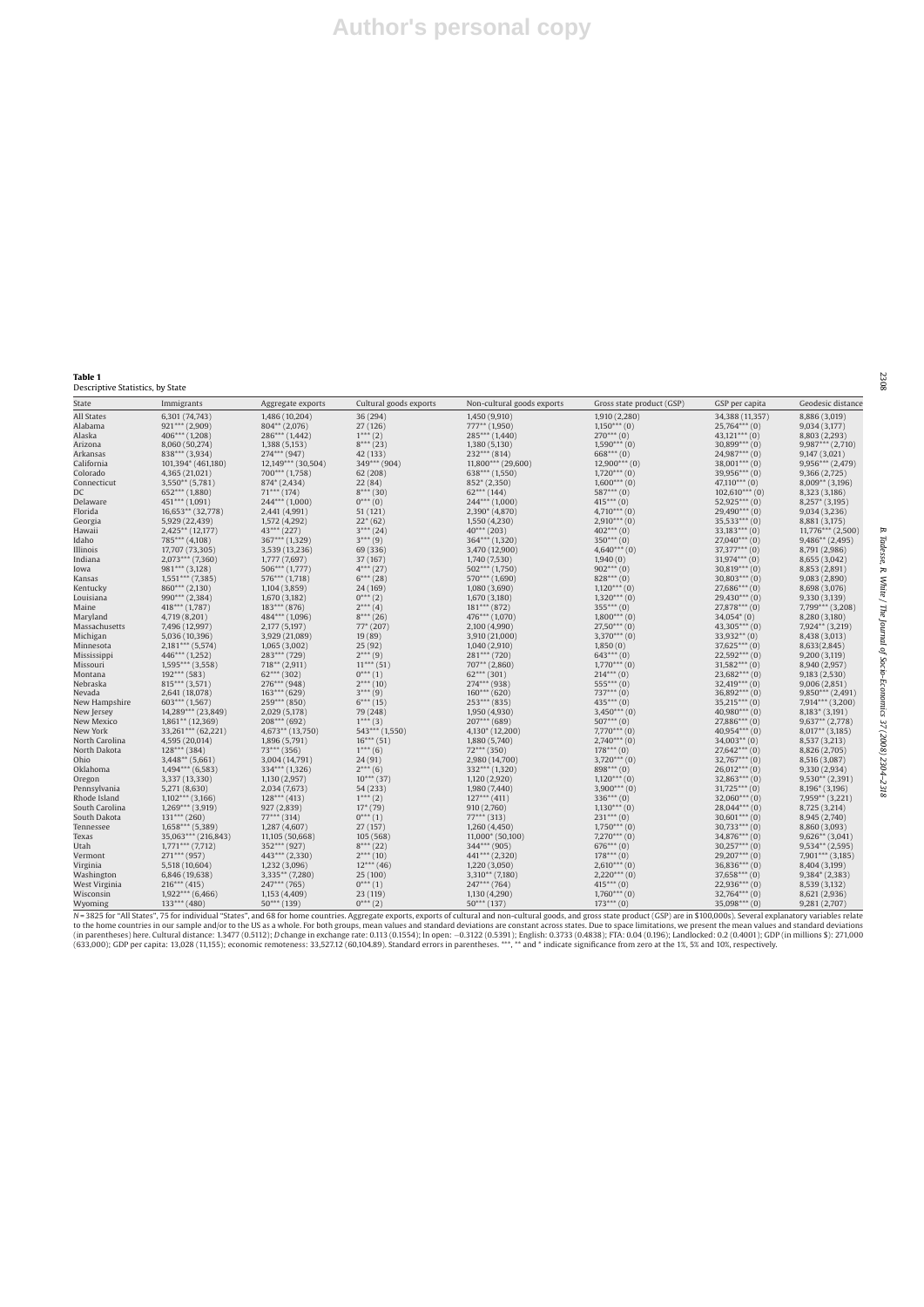**Table 2** Marginal effects, actual and decomposed coefficients of Tobit estimations

|                                    | Aggregate exports                                   |                       |                        | Cultural goods exports |                             |                        | Non-cultural goods exports |                             |                       |  |
|------------------------------------|-----------------------------------------------------|-----------------------|------------------------|------------------------|-----------------------------|------------------------|----------------------------|-----------------------------|-----------------------|--|
|                                    | Marginal effects (a)<br>Decomposed marginal effects |                       |                        | Marginal effects (a)   | Decomposed marginal effects |                        | Marginal effects (a)       | Decomposed marginal effects |                       |  |
|                                    |                                                     | Initiation (b)        | Intensification $(c)$  |                        | Initiation (b)              | Intensification $(c)$  |                            | Initiation (b)              | Intensification $(c)$ |  |
| In Immigrants                      | $0.1083***(0.0315)$                                 | $0.0003***$ (0.0001)  | $0.1071***$ (0.0311)   | $0.0816***$ (0.0264)   | $0.0304***$ (0.0098)        | $0.037***(0.012)$      | $0.1066***(0.032)$         | $0.0004***(0.0001)$         | $0.1051***$ (0.0315)  |  |
| In cultural distance               | 0.1351(0.3095)                                      | 0.0004(0.0009)        | 0.1336(0.306)          | $-0.9278***(0.307)$    | $-0.3453***(0.1142)$        | $-0.4203***$ (0.1391)  | 0.1582(0.314)              | 0.0006(0.0011)              | 0.156(0.3097)         |  |
| $\Delta$ ln exchange rate          | $-1.546***$ (0.1512)                                | $-0.0045***(0.0004)$  | $-1.5286***(0.1495)$   | $-1.3279***$ (0.1944)  | $-0.4942***(0.0723)$        | $-0.6016***$ (0.0881)  | $-1.5305***$ (0.1534)      | $-0.0054***$ (0.0005)       | $-1.5099***$ (0.1513) |  |
| In geodesic distance               | $-0.844***$ (0.0648)                                | $-0.0025***$ (0.0002) | $-0.8345***(0.0641)$   | $-0.4487***$ (0.0557)  | $-0.167***$ (0.0207)        | $-0.2033***(0.0252)$   | $-0.8512***$ (0.0658)      | $-0.003***$ (0.0002)        | $-0.8397***$ (0.0649) |  |
| In gross domestic<br>product (GDP) | $1.231***$ (0.0435)                                 | $0.0036***(0.0001)$   | $1.2172***(0.043)$     | $0.8116***$ (0.038)    | $0.302***(0.0141)$          | $0.3677***(0.0172)$    | $1.2318***$ (0.0441)       | $0.0044***$ (0.0002)        | $1,2151***$ (0.0436)  |  |
| In GDP per capita                  | $0.1676***$ (0.0394)                                | $0.0005***(0.0001)$   | $0.1657***$ (0.0389)   | $0.1664***(0.0359)$    | $0.0619***(0.0134)$         | $0.0754***(0.0163)$    | $0.1599***$ (0.04)         | $0.0006***(0.0001)$         | $0.1578***$ (0.0394)  |  |
| In gross state product<br>(GSP)    | $1.3205***$ (0.0359)                                | $0.0039***(0.0001)$   | $1.3057***$ (0.0355)   | $0.873***(0.035)$      | $0.3249***$ (0.013)         | $0.3955***(0.0159)$    | $1.3273***$ (0.0365)       | $0.0047***$ (0.0001)        | $1.3094***$ (0.036)   |  |
| In GSP per capita                  | $-0.3498**$ (0.157)                                 | $-0.001**$ (0.0005)   | $-0.3459**$ (0.1553)   | $0.4876***(0.1516)$    | $0.1815***$ (0.0564)        | $0.2209***$ (0.0687)   | $-0.3686**$ (0.1594)       | $-0.0013**$ (0.0006)        | $-0.3637**$ (0.1573)  |  |
| ln open                            | $0.6364***(0.0543)$                                 | $0.0019***$ (0.0002)  | $0.6293***(0.0537)$    | $0.31***(0.048)$       | $0.1154***(0.0179)$         | $0.1404***$ (0.0218)   | $0.6378***$ (0.0551)       | $0.0023***$ (0.0002)        | $0.6292***$ (0.0543)  |  |
| In remote                          | $0.2621***$ (0.0394)                                | $0.0008***$ (0.0001)  | $0.2592***(0.039)$     | $0.1238***$ (0.034)    | $0.0461***(0.0127)$         | $0.0561***(0.0154)$    | $0.2593***(0.04)$          | $0.0009***$ (0.0001)        | $0.2558***(0.0394)$   |  |
| English                            | $0.6239***(0.0548)$                                 | $0.0016***(0.0002)$   | $0.6176***(0.0542)$    | $0.3111***$ (0.0494)   | $0.1136***$ (0.0184)        | $0.1443***(0.0224)$    | $0.6311***$ (0.0557)       | $0.002***(0.0002)$          | $0.6234***$ (0.0549)  |  |
| Free trade agreement               | $0.4192***(0.1257)$                                 | $0.0008**$ (0.0004)   | $0.416***(0.1243)$     | $0.4811***$ (0.1059)   | $0.1598***$ (0.0394)        | $0.247***(0.048)$      | $0.4276***(0.1276)$        | $0.001**$ (0.0005)          | $0.4237***$ (0.1258)  |  |
| Landlocked                         | $-0.234***$ (0.0585)                                | $-0.0008***$ (0.0002) | $-0.2309***$ (0.0578)  | $-0.0993*(0.0568)$     | $-0.0373*(0.0212)$          | $-0.0442*(0.0258)$     | $-0.2375***$ (0.0594)      | $-0.001***$ (0.0002)        | $-0.2338***$ (0.0586) |  |
| Constant                           | $-52.9836***$ (2.3511)                              | $-0.1551***$ (0.0069) | $-52.3885***$ (2.3247) | $-45.3334**$ (2.199)*  | $-16.871***$ (0.8184)       | $-20.5385***$ (0.9963) | $-52.8529***$ (2.3866)     | $-0.1872***$ (0.0085)       | $-52.14***$ (2.3544)  |  |
| S.E.                               | 1.2497 (0.015)                                      |                       |                        | 0.9992(0.0145)         |                             |                        | 1.2677(0.0152)             |                             |                       |  |
|                                    | 3,825                                               |                       |                        | 3,825                  |                             |                        | 3,825                      |                             |                       |  |
| Pseudo- $R^2$                      | 0.35                                                |                       |                        | 0.40                   |                             |                        | 0.34                       |                             |                       |  |
| Log likelihood                     | $-5,999$                                            |                       |                        | $-3,844$               |                             |                        | $-6,041$                   |                             |                       |  |
| LR statistic                       | $6,407***$                                          |                       |                        | 5,073***               |                             |                        | $6,310***$                 |                             |                       |  |

Standard errors in parentheses. "\*\*\*", "\*\*", and "\*" indicate significance from zero at the 1%, 5% and 10% levels, respectively. Variables that represent the interacting of the In immigrants variable with state dummy<br>varia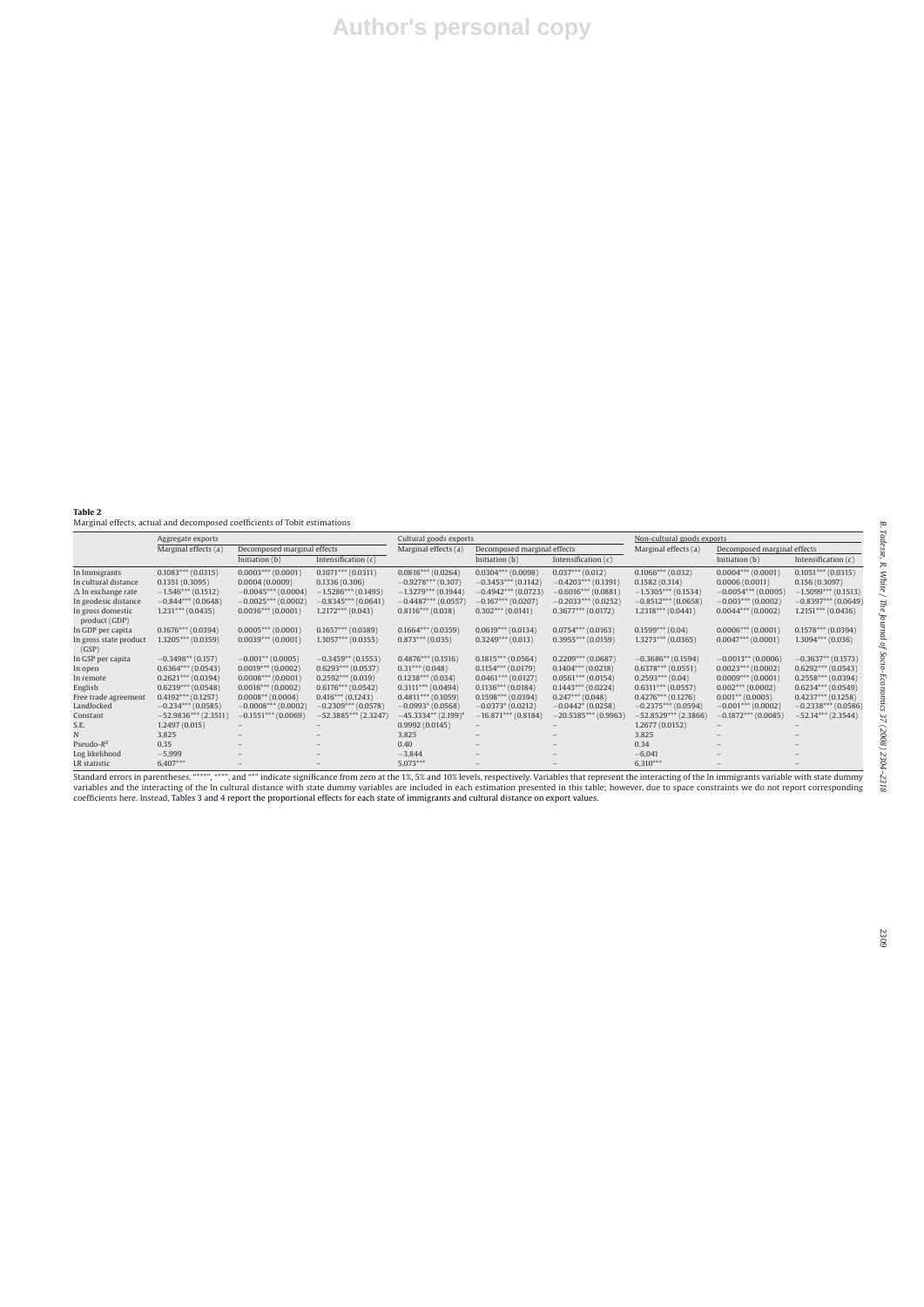Depreciation of a home country's currency vis-à-vis the US dollar and increased geodesic distance correspond to lower levels of state-level exports for each of the product categories considered. Higher values for GDP in the importing country and for GSP in the exporting state correspond to increased exports. This is intuitive as higher GDP indicates an increased capacity to import while higher GSP signals a greater ability to export. Higher average incomes in the importing country are found to correspond with higher state-level exports, with estimated coefficients similar to those reported in previous studies. A similar relationship is reported between higher GSP per capita and state-level exports of cultural goods; however, when aggregate exports and exports of non-cultural goods are employed as dependent variables, the estimated coefficients are negative and significant. Similarly, we find higher state-level exports to countries that are generally more open to trade and to those that are more economically remote; this latter finding indicating that such home countries face relatively fewer opportunities to import from other countries and, thus, tend to import more from the US. We observe greater state-level exports to home countries where English is commonly used. This is expected as common language would be expected to facilitate transactions. Similarly, being party to a free trade agreement with the US corresponds with a higher level of exports to such home countries. An indication of the impact of natural infrastructure, we also observe that state-level exports to home countries that are landlocked are significantly lower than those that have coastal access.

#### *4.1. Immigrants, cultural distance, and exports*

Returning to our variables of interest, the signs and estimated coefficients of the immigrant stock and cultural distance variables indicate that differences in shared norms and values between the US and immigrants' home countries – a proxy for the extent to which the trust and commitments necessary to complete trade deals are lacking – inhibit statelevel exports of cultural goods, while immigrants exert pro-export effects. The effect, however, varies across aggregate, cultural and non-cultural product exports. Given that we employ the Tobit technique in our estimations, our coefficient estimates are not true elasticities. Nevertheless, as the corresponding proportionality coefficient estimates  $(\kappa)$  are small relative to median state-level exports, following Head and Ries (1998) we heuristically interpret the coefficients as elasticity estimates. Accordingly, while a 1% increase in the stock of immigrants residing in each state will increase aggregate exports of the respective states to the immigrants' home countries by an average of 0.1083%, the corresponding influences of a like increase in immigrants on exports of cultural and non-cultural products are estimated to be 0.0816% and 0.1066%, respectively.

To gain a better understanding of the effect of changes in the immigrant stock and of cultural distance, we employ the method of McDonald and Moffit (1980) and decompose the marginal effects into the changes in the probability of having positive export values (an export-initiation effect) and the changes in the existing level of exports (an export-intensification effect). These effects are reported in the columns labeled (b) and (c), respectively, in Table 2. Accordingly, in response to a 1% increase in the cultural distance between the US and the typical home country, while we observe no apparent effect on the initiation trade in aggregate and non-cultural goods exports, the likelihood of observing positive exports of cultural goods falls by 0.35% and the existing level of cultural goods exports decrease by 0.42%. The estimated effect of immigrants on the likelihood that exporting will occur, on the other hand, varies from small, but significant, values of 0.0003 and 0.0004 for aggregate and non-cultural goods exports, respectively, to 0.0304 for cultural goods exports. The latter value implies that a 1% increase in the stock of immigrants in a given state increases the likelihood of cultural goods exports from the typical state by 0.03%. For a similar 1% immigrant stock increase, we observe positive but not marginally different from zero export-initiation effects on aggregate and non-cultural goods.

The significant differences in the effects of both immigrants and cultural distance on the initiation of cultural and non-cultural goods exports result from export values for cultural goods taking zero values (non-existent) more often than do export values for non-cultural goods. This indicates that the export-initiation effects of immigrants and US-home country cultural distance are muted when exports are already taking place. Consequently, a 1% increase in the immigrant stock variable has a more pronounced effect on the intensification of non-cultural goods exports (0.1066%) and aggregate exports (0.1088%), where we tend to observe fewer zero values of trade than for cultural goods exports. We know that both in absolute and percentage terms, immigrant populations and exports vary greatly across states. Without controlling for such differences, our inference of immigrants' effects on state's exports would be limited. Thus, we employ an estimation strategy that allows us to account for the variation in immigrant population across states and highlight the effects of both cultural distance and immigrant stock by estimating proportional effects.

#### *4.2. Proportional effects across states*

To examine the potential cross-state variation in the effects that immigrants and US-home country cultural distance have on state-level exports, we derive state-specific sensitivities (elasticities) of exports with respect to changes in immigrant populations by using the sums of the coefficients on the immigrant stock variable (IM*ij*) and the terms which interact the immigrant stock variable with state-specific dummy variables (STATE*i*). The interpretation of the resulting coefficients is straightforward: coefficients on the immigrant stock variables  $(\hat{\alpha}_1)$  capture what may be considered as "base effects" of immigrants that apply generally to state-level exports (i.e., a base effect that is common across states). The coefficient esti-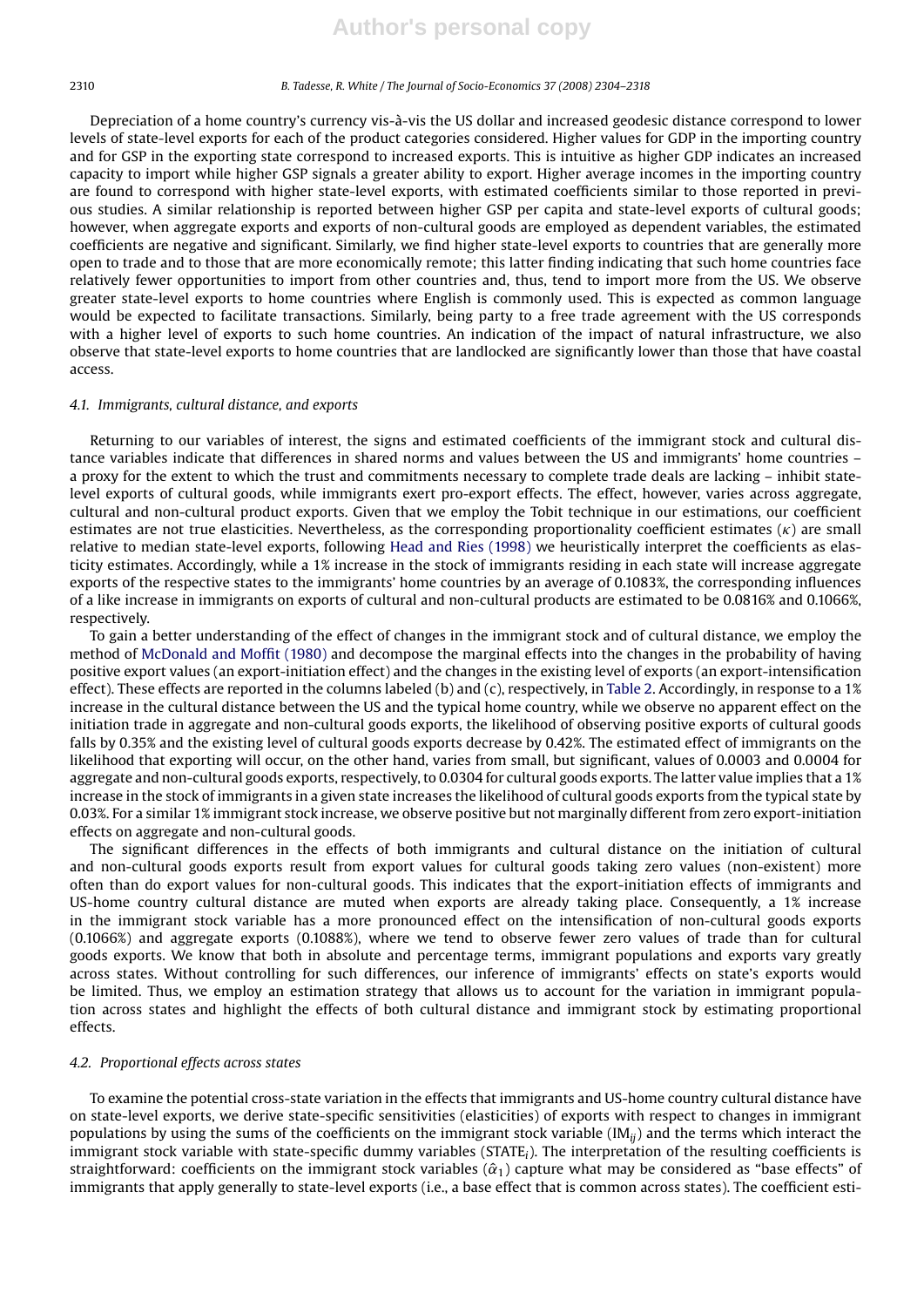#### *B. Tadesse, R. White / The Journal of Socio-Economics 37 (2008) 2304–2318* 2311

### **Table 3**

Estimated state-level proportional effects immigrants on exports

| State          | Aggregate exports |           |             | Cultural goods |              | Non-cultural goods |             |           |             |
|----------------|-------------------|-----------|-------------|----------------|--------------|--------------------|-------------|-----------|-------------|
|                | (a)               | (b)       | (c)         | (a)            | (b)          | (c)                | (a)         | (b)       | (c)         |
| Alabama        | $0.1083***$       | 0.0003    | $0.1071***$ | $0.0816***$    | 0.0304       | 0.0370             | $0.1066***$ | 0.0004    | $0.1051***$ |
| Alaska         | $0.1375***$       | 0.0001    | 0.0421      | 0.0235         | $-0.0212$    | $-0.0258$          | $0.1423***$ | 0.0002    | 0.0455      |
| Arizona        | $0.1252***$       | 0.0001    | $0.0496*$   | $0.0565***$    | $-0.0019$    | $-0.0023$          | $0.1272***$ | 0.0002    | $0.0503*$   |
| Arkansas       | $0.1086***$       | 0.0001    | 0.0232      | $0.3758***$    | $0.1141***$  | $0.1389***$        | 0.0498      | $-0.0001$ | $-0.0362$   |
| California     | $0.1049***$       | 0.0001    | 0.0342      | $0.1451***$    | 0.0321       | $0.0391*$          | $0.1049***$ | 0.0001    | 0.0330      |
| Colorado       | $0.0655**$        | $-0.0001$ | $-0.0116$   | $0.147***$     | 0.0309       | 0.0376             | $0.0615**$  | 0.0000    | $-0.0167$   |
| Connecticut    | $0.1143***$       | 0.0001    | 0.0370      | $0.0622***$    | $-0.0008$    | $-0.0010$          | $0.114***$  | 0.0002    | 0.0355      |
| DC             | 0.0499            | $-0.0002$ | $-0.0525$   | 0.0473         | $-0.0163$    | $-0.0199$          | 0.0144      | $-0.0003$ | $-0.089**$  |
| Delaware       | $0.1694***$       | 0.0002    | $0.0752*$   | $-0.3854***$   | $-0.1926***$ | $-0.2345***$       | $0.177***$  | 0.0003    | $0.0813*$   |
| Florida        | $0.1116***$       | 0.0001    | 0.0406      | $0.1066***$    | 0.0181       | 0.0220             | $0.1122***$ | 0.0002    | 0.0402      |
| Georgia        | $0.1337***$       | 0.0002    | $0.0583**$  | $0.0418**$     | $-0.0074$    | $-0.0090$          | $0.1351***$ | 0.0002    | $0.0585**$  |
| Hawaii         | $-0.1408***$      | $-0.0007$ | $-0.224***$ | $-0.0353$      | $-0.0408$    | $-0.0497$          | $-0.141***$ | $-0.0008$ | $-0.225***$ |
| Idaho          | $0.2028***$       | 0.0003    | $0.1142***$ | $0.1524***$    | 0.0297       | 0.0361             | $0.2057***$ | 0.0004    | $0.1155***$ |
| Illinois       | $0.123***$        | 0.0001    | $0.0497*$   | $0.0678***$    | 0.0028       | 0.0034             | $0.1243***$ | 0.0002    | $0.0499*$   |
| Indiana        | $0.1299***$       | 0.0001    | 0.0516      | $0.1244***$    | 0.0227       | 0.0276             | $0.131***$  | 0.0002    | $0.0514*$   |
| Iowa           | $0.1633***$       | 0.0002    | $0.0803**$  | $-0.0369$      | $-0.0391$    | $-0.0477$          | $0.1673***$ | 0.0003    | $0.0828**$  |
| Kansas         | $0.1855***$       | 0.0003    | $0.103***$  | $0.0457*$      | $-0.0080$    | $-0.0098$          | $0.1887***$ | 0.0004    | $0.1047***$ |
| Kentucky       | $0.1989***$       | 0.0003    | $0.1163***$ | 0.0371         | $-0.0110$    | $-0.0134$          | $0.2018***$ | 0.0004    | $0.1177***$ |
| Louisiana      | $0.2993***$       | 0.0006    | $0.2169***$ | $-0.1801***$   | $-0.0929***$ | $-0.1131***$       | $0.3044***$ | 0.0008    | $0.2202***$ |
| Maine          | $0.142***$        | 0.0001    | 0.0514      | $0.1279***$    | 0.0199       | 0.0242             | $0.1438***$ | 0.0002    | 0.0517      |
| Maryland       | $0.0556**$        | $-0.0001$ | $-0.0179$   | 0.028          | $-0.0122$    | $-0.0149$          | $0.0532**$  | $-0.0001$ | $-0.0213$   |
| Massachusetts  | $0.1356***$       | 0.0002    | $0.0608**$  | $0.1447***$    | 0.0310       | $0.0377*$          | $0.1362***$ | 0.0002    | $0.0602**$  |
| Michigan       | $0.0987***$       | 0.0001    | 0.0243      | $-0.0111$      | $-0.0269$    | $-0.0328$          | $0.1007***$ | 0.0001    | 0.0252      |
| Minnesota      | $0.1249***$       | 0.0001    | $0.0464***$ | $0.0775***$    | 0.0049       | 0.0060             | $0.1267***$ | 0.0002    | $0.047***$  |
| Mississippi    | $0.1663***$       | 0.0002    | $0.0778**$  | $-0.0225$      | $-0.0364$    | $-0.0443$          | $0.1697***$ | 0.0003    | $0.0797**$  |
| Missouri       | $0.0757***$       | 0.0000    | $-0.0022$   | 0.0021         | $-0.0230$    | $-0.0280$          | $0.0782***$ | 0.0000    | $-0.0008$   |
| Montana        | $-0.0045$         | $-0.0003$ | $-0.1028**$ | $-0.0276$      | $-0.0453$    | $-0.0552$          | 0.002       | $-0.0003$ | $-0.0977**$ |
| Nebraska       | $0.1641***$       | 0.0002    | $0.0779**$  | $-0.0295$      | $-0.0385$    | $-0.0469$          | $0.1699***$ | 0.0003    | $0.0822**$  |
| Nevada         | $0.0473*$         | $-0.0001$ | $-0.0310$   | 0.0199         | $-0.0171$    | $-0.0208$          | 0.0452      | $-0.0001$ | $-0.0341$   |
| New Hampshire  | $0.1907***$       | 0.0003    | $0.1048***$ | $0.1614***$    | 0.0339       | 0.0412             | $0.1925***$ | 0.0004    | $0.1051***$ |
| New Jersey     | $0.119***$        | 0.0001    | $0.0464*$   | $0.1251***$    | 0.0243       | 0.0296             | $0.1191***$ | 0.0002    | $0.0453*$   |
| New Mexico     | 0.0411            | $-0.0001$ | $-0.0424$   | $-0.0028$      | $-0.0275$    | $-0.0334$          | 0.0431      | $-0.0001$ | $-0.0416$   |
| New York       | $0.0791***$       | 0.0000    | 0.0083      | $0.1809***$    | $0.0454**$   | $0.0552***$        | $0.0737***$ | 0.0000    | 0.0018      |
| North Carolina | $0.1449***$       | 0.0002    | $0.0686**$  | 0.0095         | $-0.0197$    | $-0.0240$          | $0.1474***$ | 0.0003    | $0.0698**$  |
| North Dakota   | $0.1535***$       | 0.0001    | 0.0485      | $-0.1671**$    | $-0.1144**$  | $-0.1393**$        | $0.1612***$ | 0.0002    | 0.0545      |
| Ohio           | $0.0913***$       | 0.0000    | 0.0164      | 0.0193         | $-0.0157$    | $-0.0192$          | $0.093***$  | 0.0001    | 0.0170      |
| Oklahoma       | $0.0949***$       | 0.0000    | 0.0138      | $-0.0078$      | $-0.0281$    | $-0.0343$          | $0.0977***$ | 0.0001    | 0.0153      |
| Oregon         | $0.2105***$       | 0.0004    | $0.1319***$ | $0.0744***$    | 0.0041       | 0.0049             | $0.2131***$ | 0.0005    | $0.133***$  |
| Pennsylvania   | $0.0833***$       | 0.0000    | 0.0100      | $0.0646***$    | 0.0015       | 0.0019             | $0.0841***$ | 0.0001    | 0.0097      |
| Rhode Island   | $0.1527***$       | 0.0002    | $0.0693**$  | $-0.0078$      | $-0.0304$    | $-0.0370$          | $0.1578***$ | 0.0003    | $0.0729**$  |
| South Carolina | $0.2189***$       | 0.0004    | $0.1379***$ | $0.0651***$    | $-0.0002$    | $-0.0003$          | $0.2217***$ | 0.0005    | $0.1391***$ |
| South Dakota   | 0.0714            | $-0.0001$ | $-0.0307$   | $-0.129**$     | $-0.0881*$   | $-0.1073**$        | $0.0792*$   | $-0.0001$ | $-0.0244$   |
| Tennessee      | $0.1601***$       | 0.0002    | $0.0808***$ | $0.0728***$    | 0.0031       | 0.0038             | $0.1625***$ | 0.0003    | $0.0818***$ |
| Texas          | $0.1636***$       | 0.0002    | $0.0901***$ | $0.0618***$    | 0.0007       | 0.0008             | $0.1652***$ | 0.0003    | $0.0904***$ |
| Utah           | $0.1512***$       | 0.0002    | $0.0712**$  | $0.1927***$    | $0.0476*$    | $0.0579**$         | $0.1495***$ | 0.0003    | $0.0681**$  |
| Vermont        | $0.3031***$       | 0.0006    | $0.2055***$ | $0.1613***$    | 0.0295       | 0.0359             | $0.3081***$ | 0.0008    | $0.2085***$ |
|                | $0.1083***$       | 0.0001    | 0.0338      | 0.0024         | $-0.0219$    | $-0.0266$          | $0.1106***$ | 0.0001    | 0.0349      |
| Virginia       |                   |           |             |                |              |                    |             |           |             |
| Washington     | $0.208***$        | 0.0004    | $0.1316***$ | $0.079***$     | 0.0064       | 0.0078             | $0.2104***$ | 0.0005    | $0.1326***$ |
| West Virginia  | $0.1693***$       | 0.0002    | $0.0757*$   | $-0.1314***$   | $-0.0811*$   | $-0.0988**$        | $0.1748***$ | 0.0003    | $0.0796*$   |
| Wisconsin      | $0.157***$        | 0.0002    | $0.0782**$  | 0.0333         | $-0.0114$    | $-0.0139$          | $0.1598***$ | 0.0003    | $0.0796**$  |
| Wyoming        | $0.1374***$       | 0.0001    | 0.0282      | $-0.0968*$     | $-0.0773$    | $-0.0941*$         | $0.1457***$ | 0.0001    | 0.0348      |

"\*\*\*", "\*\*", and "\*" indicate significance from zero at the 1%, 5% and 10% levels, respectively. The columns labeled "(a)" contains proportional marginal effects, while columns labeled "(b)" and "(c)", respectively, contain proportional export-initiation and export-intensification effects.

mates of the terms that interact the immigrant stock variables with each state-specific dummy variable ( $\hat{\alpha}_3$ ) capture variation from the base effect produced by the stock of immigrants in specific states. Thus, the sums of the estimated base effect and the coefficients on each interaction terms represent state-specific proportional immigrant influences on the respective levels of state exports. We follow the same procedure to derive the proportional effects of cultural differences between the US and immigrants' home countries on state-level exports. Ideally, such effects would be best-gauged by using state-specific measures of cultural distance. However, data limitations preclude calculation of state-specific cultural distances. We assume that all immigrants from any particular home country who reside in different host states face the same level of cultural dissimilarity from the US. Their effects in offsetting cultural dissimilarity and, thus, in promoting exports may vary due to differences in their own traits (e.g., in levels of educational attainment, immigrants' entry classifications, and/or occupational backgrounds).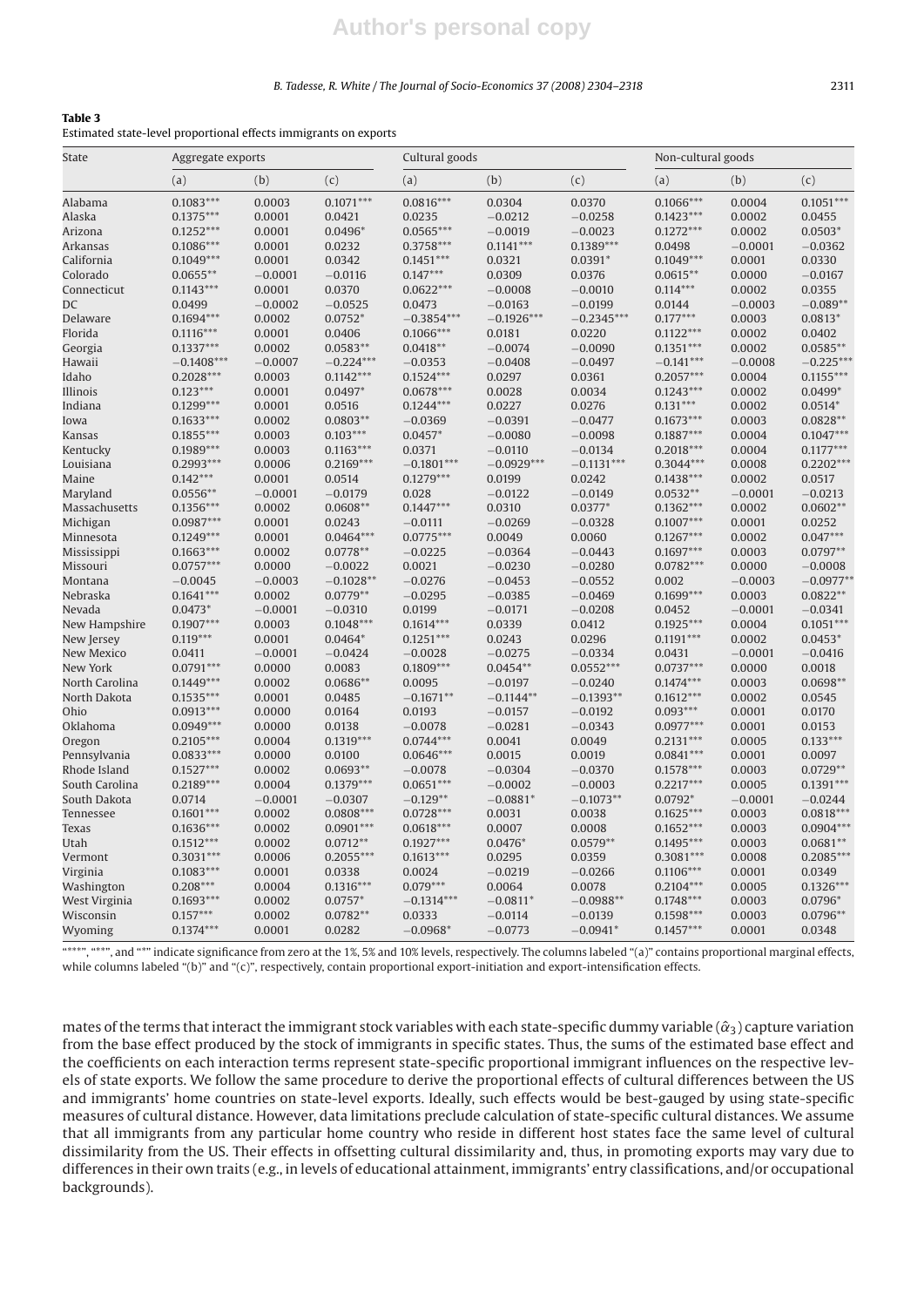#### 2312 *B. Tadesse, R. White / The Journal of Socio-Economics 37 (2008) 2304–2318*

#### **Table 4**

Estimated state-level proportional effects of cultural distance on exports

| <b>State</b>         | Aggregate exports     |                        |                        | Cultural goods           |                        |                        | Non-cultural goods     |                        |                        |  |
|----------------------|-----------------------|------------------------|------------------------|--------------------------|------------------------|------------------------|------------------------|------------------------|------------------------|--|
|                      | (a)                   | (b)                    | (c)                    | (a)                      | (b)                    | (c)                    | (a)                    | (b)                    | (c)                    |  |
| Alabama              | 0.1351                | $-0.0011$              | 0.1336                 | $-0.9278***$             | $-0.3453$              | $-0.4203$              | 0.1582                 | 0.0006                 | 0.1560                 |  |
| Alaska               | $-0.3713$             | $-0.0022$              | $-0.3671$              | $0.9646***$              | 0.3589                 | 0.4370                 | $-0.3285$              | $-0.0011$              | $-0.3241$              |  |
| Arizona              | $-0.7608**$           | 0.0007                 | $-0.7522$              | $-0.3144$                | $-0.1171$              | $-0.1424$              | $-0.7581**$            | $-0.0026$              | $-0.7479$              |  |
| <b>Arkansas</b>      | 0.2317                | $-0.0016$              | 0.2291                 | $-0.3347$                | $-0.1246$              | $-0.1516$              | 0.3634                 | 0.0013                 | 0.3584                 |  |
| California           | $-0.5447*$            | $-0.0036$              | $-0.5385$              | $-1.0642***$             | $-0.3961$              | $-0.4821$              | $-0.54*$               | $-0.0019$              | $-0.5327$              |  |
| Colorado             | $-1.2201***$          | $-0.0016$              | $-1.2063$              | $-0.9602***$             | $-0.3574$              | $-0.4350$              | $-1.1878***$           | $-0.0042$              | $-1.1718$              |  |
| Connecticut          | $-0.565*$             | 0.0025                 | $-0.5586$              | $-0.7583***$             | $-0.2822$              | $-0.3435$              | $-0.5241*$             | $-0.0018$              | $-0.5170$              |  |
| DC                   | $0.8523***$           | $-0.0008$              | 0.8427                 | $-0.2243$                | $-0.0835$              | $-0.1016$              | 1.0389***              | 0.0037                 | 1.0248                 |  |
| Delaware             | $-0.2868$             | $-0.0002$              | $-0.2835$              | 0.0946                   | 0.0352                 | 0.0429                 | $-0.2624$              | $-0.0009$              | $-0.2589$              |  |
| Florida              | $-0.0808$             | 0.0006                 | $-0.0798$              | $-0.416$                 | $-0.1548$              | $-0.1884$              | $-0.0772$              | $-0.0002$              | $-0.0762$              |  |
| Georgia              | 0.218                 | $-0.0015$              | 0.2156                 | $-0.732***$              | $-0.2724$              | $-0.3316$              | 0.2374                 | 0.0009                 | 0.2342                 |  |
| Hawaii               | $-0.5026$             | $-0.0004$              | $-0.4969$              | 0.0851                   | 0.0317                 | 0.0386                 | $-0.4583$              | $-0.0016$              | $-0.4522$              |  |
| Idaho                | $-0.128$              | $-0.0017$              | $-0.1266$              | 0.1041                   | 0.0387                 | 0.0472                 | $-0.1377$              | $-0.0004$              | $-0.1359$              |  |
| Illinois             | $-0.5971*$            | $-0.0028$              | $-0.5903$              | $-0.8842***$             | $-0.3291$              | $-0.4006$              | $-0.6119*$             | $-0.0021$              | $-0.6036$              |  |
| Indiana              | $-0.9441***$          | $-0.0004$              | $-0.9334$              | $-0.5795**$              | $-0.2157$              | $-0.2625$              | $-0.9762***$           | $-0.0034$              | $-0.9630$              |  |
| Iowa                 | $-0.1382$             | 0.0002                 | $-0.1366$              | $-0.2278$                | $-0.0848$              | $-0.1032$              | $-0.1294$              | $-0.0004$              | $-0.1277$              |  |
| Kansas               | 0.0526                | $-0.0025$              | 0.0521                 | $-0.5206*$               | $-0.1938$              | $-0.2358$              | 0.0722                 | 0.0003                 | 0.0712                 |  |
| Kentucky             | $-0.8447***$          | 0.0031                 | $-0.8352$              | $-0.7397**$              | $-0.2753$              | $-0.3351$              | $-0.8258***$           | $-0.0029$              | $-0.8147$              |  |
| Louisiana            | 1.0646***             | $-0.0005$              | 1.0527                 | $-0.3209$                | $-0.1195$              | $-0.1454$              | $1.0317***$            | 0.0037                 | 1.0178                 |  |
| Maine                | $-0.1757$             | 0.0024                 | $-0.1737$              | 0.4243                   | 0.1579                 | 0.1922                 | $-0.1535$              | $-0.0005$              | $-0.1514$              |  |
| Maryland             | $0.8134***$           | $-0.0018$              | 0.8043                 | $-0.1223$                | $-0.0456$              | $-0.0554$              | $0.8005**$             | 0.0029                 | 0.7897                 |  |
| Massachusetts        | $-0.6256**$           | $-0.0046$              | $-0.6185$              | $-0.6717**$              | $-0.2500$              | $-0.3043$              | $-0.6142*$             | $-0.0021$              | $-0.6060$              |  |
| Michigan             | $-1.5603***$          | $-0.0013$              | $-1.5427$              | $-0.805***$              | $-0.2996$              | $-0.3647$              | $-1.5524***$           | $-0.0055$              | $-1.5315$              |  |
| Minnesota            | $-0.4325$             | 0.0001                 | $-0.4276$              | $-0.5078*$               | $-0.1890$              | $-0.2300$              | $-0.4106$              | $-0.0014$              | $-0.4051$              |  |
| Mississippi          | 0.0201                | $-0.0032$              | 0.0200                 | $-1.0602***$             | $-0.3946$              | $-0.4803$              | 0.0424                 | 0.0002                 | 0.0418                 |  |
| Missouri             | $-1.095***$           | $-0.0028$              | $-1.0826$              | $-0.8011***$             | $-0.2982$              | $-0.3629$              | $-1.0761***$           | $-0.0038$              | $-1.0616$              |  |
| Montana              | $-0.9576***$          | $-0.0001$              | $-0.9468$              | $-0.4618$                | $-0.1719$              | $-0.2092$              | $-0.9456***$           | $-0.0033$              | $-0.9329$              |  |
| Nebraska             | $-0.0488$             | $-0.0019$              | $-0.0482$              | 0.1059                   | 0.0394                 | 0.0480                 | $-0.0717$              | $-0.0002$              | $-0.0708$              |  |
| Nevada               | $-0.6588**$           | $-0.0009$              | $-0.6514$              | $-0.3875$                | $-0.1442$              | $-0.1755$              | $-0.6218*$             | $-0.0022$              | $-0.6134$              |  |
| New Hampshire        | $-0.2971$             | $-0.0019$              | $-0.2937$              | $-0.3785$                | $-0.1409$              | $-0.1715$              | $-0.2701$              | $-0.0009$              | $-0.2665$              |  |
| New Jersey           | $-0.6368**$           | $-0.0016$              | $-0.6296$              | $-0.5167**$              | $-0.1923$              | $-0.2341$              | $-0.6262**$            | $-0.0022$              | $-0.6178$              |  |
| <b>New Mexico</b>    | $-0.5542*$            | $-0.0008$              | $-0.5479$              | $-0.1534$                | $-0.0571$              | $-0.0695$              | $-0.5175$              | $-0.0018$              | $-0.5106$              |  |
| New York             | $-0.2914$             | $-0.0003$              | $-0.2881$              | $-1.05***$               | $-0.3908$              | $-0.4757$              | $-0.2414$              | $-0.0008$              | $-0.2382$              |  |
| North Carolina       | $-0.107$              | 0.0002                 | $-0.1058$              | $-0.9122***$             | $-0.3395$              | $-0.4133$              | $-0.0833$              | $-0.0003$              | $-0.0822$              |  |
| North Dakota         | 0.0528                | $-0.0026$              | 0.0523                 | $-1.565***$              | $-0.5825$              | $-0.7090$              | 0.0986                 | 0.0004                 | 0.0972                 |  |
| Ohio                 | $-0.8836***$          | 0.0005                 | $-0.8736$              | $-0.7694***$             | $-0.2864$              | $-0.3485$              | $-0.8725***$           | $-0.0031$              | $-0.8607$              |  |
| Oklahoma             | 0.1531                | $-0.0003$              | 0.1514                 | $-0.6182**$              | $-0.2301$              | $-0.2800$              | 0.181                  | 0.0007                 | 0.1786                 |  |
| Oregon               | $-0.0947$             | $-0.0011$              | $-0.0936$              | $-0.4013$                | $-0.1494$              | $-0.1818$              | $-0.0782$              | $-0.0002$              | $-0.0772$              |  |
| Pennsylvania         | $-0.3856$             | $-0.0002$              | $-0.3812$              | $-1.0883***$             | $-0.4051$              | $-0.4931$              | $-0.3707$              | $-0.0013$              | $-0.3657$              |  |
| Rhode Island         | $-0.0681$             | 0.0005                 | $-0.0673$              | $-0.2105$                | $-0.0784$              | $-0.0953$              | $-0.046$               | $-0.0001$              | $-0.0454$              |  |
| South Carolina       | 0.1812                | $-0.0034$              | 0.1792                 | $-0.8922***$             | $-0.3321$              | $-0.4042$              | 0.2037                 | 0.0008                 | 0.2009                 |  |
| South Dakota         | $-1.1484***$          | $-0.0008$              | $-1.1355$              | $-1.0435**$              | $-0.3884$              | $-0.4727$              | $-1.1334***$           | $-0.0040$              | $-1.1182$              |  |
| Tennessee            | $-0.2705$             | 0.0015                 | $-0.2674$              | $-0.8047***$             | $-0.2995$              | $-0.3645$              | $-0.2486$              | $-0.0008$              | $-0.2452$              |  |
| Texas                | 0.512                 | 0.0010                 | 0.5063                 | $-0.9131***$             | $-0.3399$              | $-0.4137$              | $0.5242*$              | 0.0019                 | 0.5171                 |  |
| Utah                 | 0.3447                | $-0.0015$              | 0.3409                 | $-0.0167$                | $-0.0063$              | $-0.0076$              | 0.2941                 | 0.0011                 | 0.2901                 |  |
| Vermont              | $-0.521$              | 0.0020                 | $-0.5151$              | $-0.3786$                | $-0.1409$              | $-0.1715$              | $-0.5052$              | $-0.0017$              | $-0.4984$              |  |
| Virginia             | $0.6827**$            | 0.0007                 | 0.6751                 | $-0.4357$                | $-0.1622$              | $-0.1974$              | $0.7057**$             | 0.0025                 | 0.6962                 |  |
|                      | 0.2353                |                        | 0.2327                 | $-0.7219***$             | $-0.2687$              | $-0.3270$              |                        |                        | 0.2457                 |  |
| Washington           |                       | $-0.0001$              |                        |                          |                        |                        | 0.2491                 | 0.0009                 | $-0.0298$              |  |
| West Virginia        | $-0.0443$             | $-0.0005$              | $-0.0437$              | 0.0841                   | 0.0313                 | 0.0381                 | $-0.0302$              | $-0.0001$              |                        |  |
| Wisconsin<br>Wyoming | $-0.1862$<br>$-0.484$ | $-0.0014$<br>$-0.0005$ | $-0.1841$<br>$-0.4786$ | $-0.7129**$<br>$-0.5335$ | $-0.2653$<br>$-0.1986$ | $-0.3230$<br>$-0.2417$ | $-0.1656$<br>$-0.4763$ | $-0.0005$<br>$-0.0016$ | $-0.1634$<br>$-0.4699$ |  |

See Table 3 legend.

Table 3 presents estimated state-specific proportional effects (aggregate and decomposed components) of immigrants for aggregate, cultural and non-cultural goods exports.<sup>6</sup> For each export category considered, column (a) presents the proportional effects of immigrants on state-specific exports; the next two columns ((b) and (c)) present the proportional elasticity estimates decomposed into state-specific export-initiation and intensification effects, respectively. We also indicate whether the proportional effects are significantly different from zero, at the usual significance levels.<sup>7</sup> Table 4 presents the corresponding state-specific proportional effects of cultural distance on exports from each state to the home countries in our data set.

 $^6\,$  The full set of estimation results is available upon request from the authors.

 $7$  As the immigrant or cultural distance effects are estimated by the summation of coefficients on the immigrant stock or cultural distance and their respective interaction variables, determination of statistical significance is based on a modified z-statistic that accounts for the value of each coefficient, its variance and the covariance of the variable pairs (Hardy, 1993).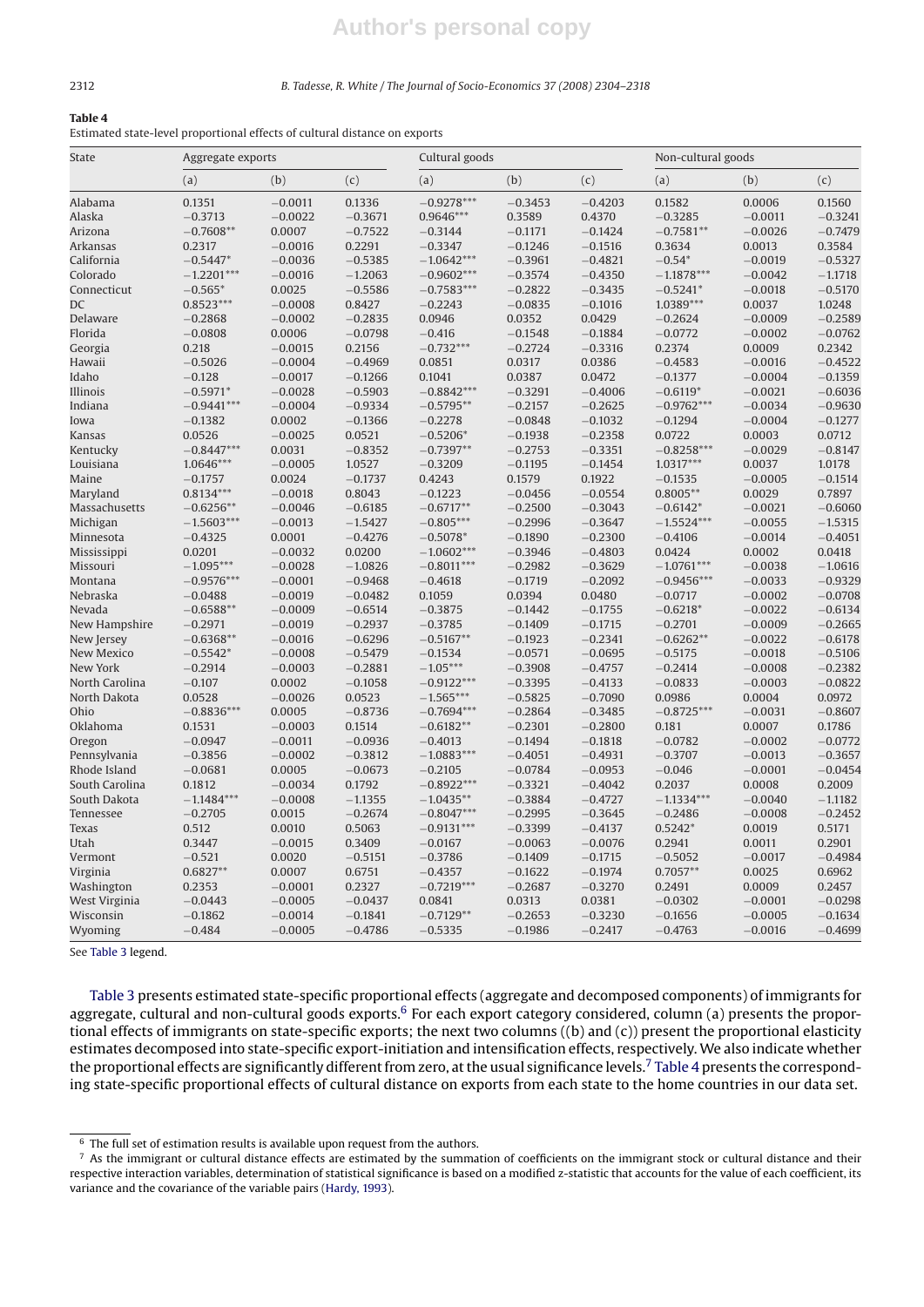The values presented in Tables 3 and 4 provide an interesting contrast in the effects of immigrants and cultural distance on state-level exports. FromTable 3, with the exception of immigrants residing in Hawaii (that have an unexpected negative effect on state-level exports), and those in Montana, New Mexico, South Dakota, and the District of Columbia (where immigrant effects are not significantly different from zero), we generally observe that immigrants have pro-export effect. Accordingly a 1% increase in the stock of immigrants in each state would lead to proportional increases in state-level aggregate exports varying from less than 0.1% (in Nevada, Maryland, Colorado and Missouri) to approximately 0.2% (in Washington, Idaho, Oregon, and South Carolina) and to roughly 0.3% (in Louisiana and Vermont). Comparing the effects across the different goods categories, the proportional effects of a 1% increase in immigrant population are more pronounced for cultural goods (varying from no significant effects for 19 states to as high as 0.2% in Utah and nearly 0.4% in Arkansas and Delaware) than for non-cultural or for aggregate exports.

Similar derivation of the proportional effects of US-home country cultural distance on state-level exports reveals interesting variation. Greater cultural distance between the US and immigrants' home countries significantly reduces state-level exports of cultural goods, as well as aggregate exports and exports of non-cultural goods. Contrary to the limited effects of cultural distance implied by estimated base effects, the coefficient estimates of the variables that interact the cultural distance variable with state-specific dummy variables reveal that the negative effects of cultural distance on state-level aggregate exports vary from as low as 0.5447 in California and New Mexico to as high as 1.22 for Colorado and 1.56 for Michigan. Across states where cultural goods exports are negatively affected by higher US-home country cultural distances, the least sensitivity is observed for Minnesota (with a marginal effect value of 0.5078) while exports from North Dakota are the most sensitive (with a marginal effect value of 1.565).

In summary, the estimated state-specific proportional effects presented in Tables 3 and 4, indicate that immigrants contribute both to an increased likelihood of exports and the intensification of existing export levels originating from their host states. They also show that greater cultural distance between the US and each respective home country, representing differences in shared norms and values, acts to reduce state-level exports. Where significant effects are found, we observe considerable variation in the effects across states and regions. For example, with respect to aggregate exports, immigrants in the northwestern states of Idaho, Oregon and Washington all have proportional effects in excess of 0.2%, while the proportional effects of immigrants in states throughout the south vary from 0.1083% (Arkansas) to 0.2189% (South Carolina). To the contrary, immigrants in states in and around the Great Lakes/Rust Belt and Middle Atlantic regions (DC, Maryland, Michigan, New York, Ohio, Pennsylvania and Virginia) all have proportional effects less than 0.1083%. Finally, no clear pattern emerges for proportional effects of immigrants in states in the west/plains and southwest regions. Given our data, empirical determination of the cause of the observed variation in the effects is not possible; however, differences in the demographic composition of immigrants in each state/region, the timing of immigrant arrivals in each state, geographic enclaves or dispersion of immigrant populations, and the previous and current occupational backgrounds of immigrants may potentially explain such variation.

#### *4.3. Economic significance of observed effects of immigrants and cultural distance*

It is evident that immigrants generally exert positive influences on state-level exports and that these effects vary greatly across states. Additionally, cultural differences between the US and immigrants' home countries inhibit state-level exports. Assessing whether the pro-export effects of immigrants offset the trade-inhibiting effects of cultural distance is of merit as it has important policy implications; especially so when one considers the ongoing, and often heated, debate regarding immigration policy. To evaluate this possibility, we compute the dollar values of the export-initiation and intensification effects implied by the respective coefficient estimates for the immigrant stock and cultural distance variables and the corresponding interaction terms. Table 5 presents the estimated dollar values (in \$1000s) of the effect of a hypothetical 1% increase in cultural distance on state-level exports. Table 6 presents the per-immigrant effects (in dollar units) of a proportional 1% increase in the stock of immigrant population in each state, constructed using state-level immigrant population shares as weights. These values permit a better understanding of the economic significance of the coefficients reported earlier. The dollar values reported in Table 5 reveal that a hypothetical 1% increase in the US-home country cultural distance reduces aggregate state-level exports from as much as \$200 million for California to as little as \$4.5 million for New Hampshire. For exports of cultural goods, the effects range from just over \$42 million for Arizona to \$76,000 for Ohio.

Converting the total pro-export effects of a hypothetical 1% increase in the immigrant population residing in each state into per-immigrant dollar values, we observe that, *ceteris paribus*, a typical immigrant would increase aggregate state-level exports to her home country by an average of \$2975. The effect of immigrants, however, varies from \$202 in Nevada to \$18,000 in West Virginia. Estimated effects for Kentucky, Vermont and Louisiana appear to be outliers. For cultural goods, the results indicate that an immigrant residing in Alabama contributes to the generation of cultural goods exports worth \$232, while an immigrant residing in Arizona generates exports valued at only \$5.30 (the lowest amount compared to immigrants in other states). The variation in the effect of a typical immigrant across states could be the result of several factors; for example, differences in the composition of the immigrant population in terms of country of origin, skill endowment, and length of stay in the host states, etc. all may potentially generate variation in immigrant effects.

Based on our estimates of the influences of immigrants and cultural distance, we find that an additional 772,664 immigrants to the US (a 3.21% increase in the immigrant population from each of the 75 home countries in our sample) would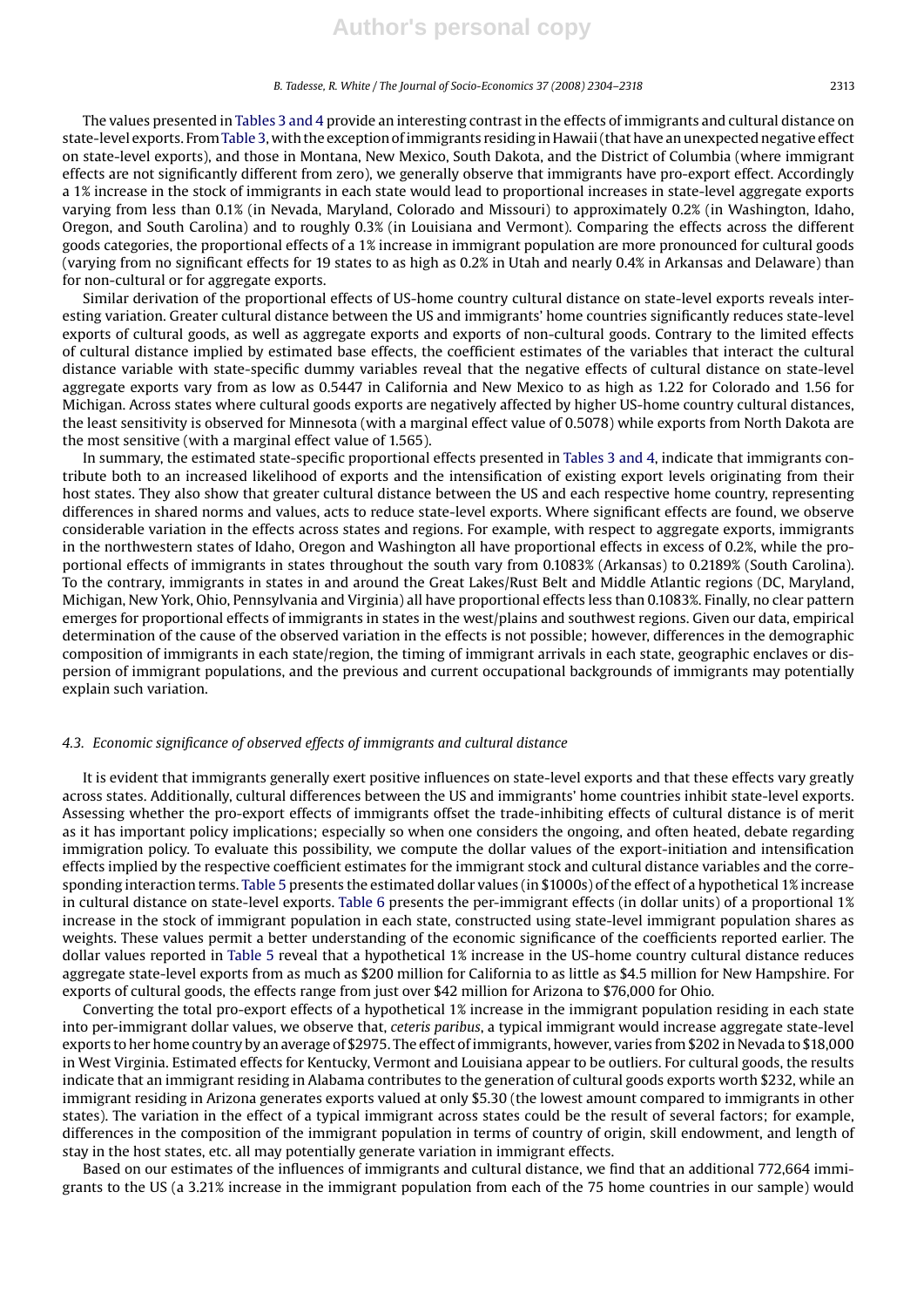**Table 5** Estimated effect of a 1% increase in cultural distance on state-level exports (in'000s US dollars)

| State                                               | Aggregate exports |                          |                          | Cultural goods |                          |                          | Non-cultural goods     |                   |                          |  |
|-----------------------------------------------------|-------------------|--------------------------|--------------------------|----------------|--------------------------|--------------------------|------------------------|-------------------|--------------------------|--|
|                                                     | (a)               | (b)                      | (c)                      | (a)            | (b)                      | (c)                      | (a)                    | (b)               | (c)                      |  |
| Alabama                                             | 8,146.70          | 24.12                    | 8,056.25                 | $-1,897.99$    | $-706.38$                | $-859.80$                | 9,216.04               | 34.95             | 9,087.87                 |  |
| Alaska                                              | $-7,956.67$       | $-23.57$                 | $-7,866.67$              | 38.78          | 14.43                    | 17.57                    | $-7,026.30$            | $-23.53$          | $-6,932.18$              |  |
| Arizona                                             | $-79,381.44$      | $-229.55$                | $-78,484.12$             | $-188.00$      | $-70.02$                 | $-85.15$                 | $-78,646.42$           | $-269.73$         | $-77,588.25$             |  |
| Arkansas                                            | 4,750.21          | 14.35                    | 4,696.91                 | $-1,045.13$    | $-389.08$                | $-473.39$                | 6,315.52               | 22.59             | 6,228.62                 |  |
| California                                          | $-495,792.34$     | $-1,456.34$              | $-490,149.03$            | $-27,829.46$   | $-10,358.25$             | $-12,607.20$             | $-477,393.02$          | $-1,679.72$       | $-470,939.38$            |  |
| Colorado                                            | $-64,074.93$      | $-189.06$                | $-63,350.21$             | $-4,500.56$    | $-1,675.17$              | $-2,038.89$              | $-56,811.31$           | $-200.88$         | $-56,046.05$             |  |
| Connecticut                                         | $-37,039.41$      | $-104.89$                | $-36,619.84$             | $-1,265.57$    | $-470.98$                | $-573.29$                | $-33,483.45$           | $-115.00$         | $-33,029.85$             |  |
| DC                                                  | 4,409.86          | 12.94                    | 4,360.19                 | $-141.82$      | $-52.79$                 | $-64.24$                 | 4,718.48               | 16.80             | 4,654.44                 |  |
| Delaware                                            | $-5,246.09$       | $-14.63$                 | $-5,185.73$              | 0.01           | 0.00                     | 0.01                     | $-4,799.74$            | $-16.46$          | $-4,735.72$              |  |
| Florida                                             | $-14,817.44$      | $-36.68$                 | $-14,634.06$             | $-1,598.82$    | $-594.95$                | $-724.08$                | $-13,860.55$           | $-35.91$          | $-13,681.01$             |  |
| Georgia                                             | 25,758.46         | 70.89                    | 25,474.88                | $-1,181.53$    | $-439.68$                | $-535.24$                | 27,667.54              | 104.89            | 27,294.60                |  |
| Hawaii                                              | $-1,612.27$       | $-4.81$                  | $-1,593.99$              | 19.21          | 7.15                     | 8.71                     | $-1,366.73$            | $-4.77$           | $-1,348.54$              |  |
| Idaho                                               | $-3,523.68$       | $-11.01$                 | $-3,485.14$              | 25.26          | 9.39                     | 11.45                    | $-3,757.30$            | $-10.91$          | $-3,708.19$              |  |
| Illinois                                            | $-158,465.53$     | $-451.17$                | $-156,660.87$            | $-4,561.89$    | $-1,697.94$              | $-2,066.83$              | $-159,236.33$          | $-546.49$         | $-157,076.40$            |  |
| Indiana                                             | $-125,621.80$     | $-372.57$                | $-124,198.06$            | $-1,627.12$    | $-605.64$                | $-737.05$                | $-127,152.04$          | $-442.86$         | $-125,432.71$            |  |
| Iowa                                                | $-5,247.06$       | $-15.19$                 | $-5,186.31$              | $-68.83$       | $-25.62$                 | $-31.18$                 | $-4,873.85$            | $-15.07$          | $-4,809.82$              |  |
| Kansas                                              | 2,270.60          | 8.63                     | 2,249.02                 | $-223.37$      | $-83.15$                 | $-101.17$                | 3,085.70               | 12.82             | 3,042.96                 |  |
| Kentucky                                            | $-69,683.20$      | $-206.24$                | $-68,899.50$             | $-1,309.68$    | $-487.43$                | $-593.31$                | $-66,661.93$           | $-234.10$         | $-65,765.89$             |  |
| Louisiana                                           | 133,028.88        | 387.37                   | 131,541.89               | $-12.02$       | $-4.48$                  | $-5.45$                  | 128,879.15             | 462.20            | 127,142.77               |  |
| Maine                                               | $-2,407.85$       | $-6.85$                  | $-2,380.44$              | 61.09          | 22.73                    | 27.67                    | $-2,081.51$            | $-6.78$           | $-2,053.03$              |  |
| Maryland                                            | 29,559.82         | 87.22                    | 29,229.12                | $-77.27$       | $-28.81$                 | $-35.00$                 | 28,585.25              | 103.56            | 28,199.59                |  |
| Massachusetts                                       | $-102,343.34$     | $-294.47$                | $-101,181.83$            | $-3,883.09$    | $-1,445.25$              | $-1,759.15$              | $-96,927.70$           | $-331.40$         | $-95,633.65$             |  |
|                                                     | $-459,250.04$     | $-1,353.94$              | $-454,069.76$            | $-1,156.25$    | $-430.33$                | $-523.83$                | $-454,695.03$          | $-1,610.94$       | $-448,573.46$            |  |
| Michigan                                            | $-34,660.40$      | $-104.18$                | $-34,267,71$             | $-958.04$      | $-356.58$                | $-433.93$                |                        |                   | $-31,700.29$             |  |
| Minnesota                                           | 426.68            | 2.12                     | 424.55                   | $-180.22$      | $-67.08$                 | $-81.64$                 | $-32,130.68$<br>892.85 | $-109.55$<br>4.21 | 880.21                   |  |
| Mississippi                                         |                   |                          |                          |                |                          |                          |                        |                   |                          |  |
| Missouri                                            | $-58,912.13$      | $-172.16$                | $-58,245.00$             | $-648.68$      | $-241.46$                | $-293.85$                | $-57,023.93$           | $-201.37$         | $-56,255.56$             |  |
| Montana                                             | $-4,463.41$       | $-13.05$                 | $-4,413.07$              | $-10.37$       | $-3.86$                  | $-4.70$                  | $-4,386.24$            | $-15.31$          | $-4,327.33$              |  |
| Nebraska                                            | $-1,011.68$       | $-2.07$                  | $-999.24$                | 17.26          | 6.42                     | 7.82                     | $-1,474.74$            | $-4.11$           | $-1,456.23$              |  |
| Nevada                                              | $-8,058.56$       | $-23.24$                 | $-7,968.04$              | $-78.36$       | $-29.16$                 | $-35.49$                 | $-7,480.22$            | $-26.47$          | $-7,379.17$              |  |
| New Hampshire                                       | $-5,755.67$       | $-17.44$                 | $-5,689.81$              | $-163.41$      | $-60.83$                 | $-74.04$                 | $-5,116.00$            | $-17.05$          | $-5,047.81$              |  |
| New Jersey                                          | $-96,969.05$      | $-289.32$                | $-95,872.67$             | $-3,068.92$    | $-1,142.16$              | $-1,390.43$              | $-91,635.64$           | $-321.94$         | $-90,406.42$             |  |
| New Mexico                                          | $-8,638.47$       | $-24.94$                 | $-8,540.27$              | $-11.29$       | $-4.20$                  | $-5.11$                  | $-8,028.33$            | $-27.92$          | $-7,921.29$              |  |
| New York                                            | $-102,151.41$     | $-280.44$                | $-100,994.58$            | $-42,749.42$   | $-15,910.93$             | $-19,367.52$             | $-74,795.42$           | $-247.87$         | $-73,803.93$             |  |
| North Carolina                                      | $-15,192.31$      | $-42.60$                 | $-15,021.93$             | $-1,091.21$    | $-406.12$                | $-494.41$                | $-11,727.64$           | $-42.24$          | $-11,572.77$             |  |
| North Dakota                                        | 289.49            | 1.10                     | 286.75                   | $-76.77$       | $-28.58$                 | $-34.78$                 | 535.76                 | 2.17              | 528.16                   |  |
| Ohio                                                | $-199,231.03$     | $-586.24$                | $-196,976.27$            | $-1,384.15$    | $-515.23$                | $-626.95$                | $-195,158.62$          | $-693.40$         | $-192,519.23$            |  |
| Oklahoma                                            | 3,835.43          | 12.53                    | 3,792.84                 | $-96.85$       | $-36.05$                 | $-43.87$                 | 4,506.02               | 17.43             | 4,446.27                 |  |
| Oregon                                              | $-8,043.07$       | $-25.48$                 | $-7,949.64$              | $-303.13$      | $-112.85$                | $-137.33$                | $-6,582.62$            | $-16.84$          | $-6,498.44$              |  |
| Pennsylvania                                        | $-58,877.14$      | $-167.96$                | $-58,205.30$             | $-4,375.44$    | $-1,628.68$              | $-1,982.47$              | $-55,111.69$           | $-193.27$         | $-54,368.34$             |  |
| Rhode Island                                        | $-654.40$         | $-1.92$                  | $-646.72$                | $-11.39$       | $-4.24$                  | $-5.16$                  | $-439.55$              | $-0.96$           | $-433.81$                |  |
| South Carolina                                      | 12,608.03         | 34.79                    | 12,468.87                | $-1,159.01$    | $-431.41$                | $-525.08$                | 13,908.98              | 54.63             | 13,717.79                |  |
| South Dakota                                        | $-6,618.63$       | $-19.60$                 | $-6,544.28$              | $-18.33$       | $-6.82$                  | $-8.30$                  | $-6,512.27$            | $-22.98$          | $-6,424.93$              |  |
| Tennessee                                           | $-26,113.62$      | $-77.23$                 | $-25,814.36$             | $-1,654.67$    | $-615.85$                | $-749.51$                | $-23,488.25$           | $-75.59$          | $-23,167.01$             |  |
| Texas                                               | 426,106.71        | 1,248.36                 | 421,362.94               | $-7,185.16$    | $-2,674.67$              | $-3,255.40$              | 432,135.12             | 1,566.30          | 426,282.08               |  |
| Utah                                                | 9,111.12          | 26.43                    | 9,010.68                 | $-10.55$       | $-3.98$                  | $-4.80$                  | 7,587.87               | 28.38             | 7,484.67                 |  |
| Vermont                                             | $-17,315.76$      | $-49.85$                 | $-17,119.67$             | $-69.65$       | $-25.92$                 | $-31.55$                 | $-16,697.70$           | $-56.19$          | $-16,472.94$             |  |
| Virginia                                            | 63,060.86         | 184.74                   | 62,358.85                | $-385.01$      | $-143.33$                | $-174.43$                | 64,561.77              | 228.72            | 63,692.65                |  |
| Washington                                          | 58,944.78         | 175.36                   | 58,293.46                | $-1,361.74$    | $-506.86$                | $-616.83$                | 61,931.92              | 223.76            | 61,086.61                |  |
| West Virginia                                       | $-820.58$         | $-1.85$                  | $-809.46$                | 1.38           | 0.51                     | 0.62                     | $-558.90$              | $-1.85$           | $-551.50$                |  |
| Wisconsin                                           | $-16,055.82$      | $-43.11$                 | $-15,874.74$             | $-1,240.15$    | $-461.51$                | $-561.89$                | $-13,991.43$           | $-42.24$          | $-13,805.55$             |  |
| Wyoming                                             | $-1,816.97$       | $-5.26$                  | $-1,796.70$              | $-12.62$       | $-4.70$                  | $-5.72$                  | $-1,776.79$            | $-5.97$           | $-1,752.92$              |  |
| Average (non-weighted)                              | $-29,833.64$      | $-86.82$                 | $-29,491.92$             | $-2,366.86$    | $-880.95$                | $-1,072.27$              | $-27,614.94$           | $-93.81$          | $-27,244.12$             |  |
| Average (non-weighted), excl. insignificant effects | $-87,224.19$      | $\overline{\phantom{a}}$ | $\overline{\phantom{a}}$ | $-4,165.95$    | $\overline{\phantom{a}}$ | $\overline{\phantom{0}}$ | $-62,716.22$           | $\qquad \qquad -$ | $\overline{\phantom{a}}$ |  |

Average (non-weighted), excl. insignificant effects ——87,224.19 ——97,224.19 ——4,165.95 ——4,165.95 ——4,165.95 ——62,716.22<br>Bold type indicates corresponding proportional cultural distance effects, given jointly by coefficien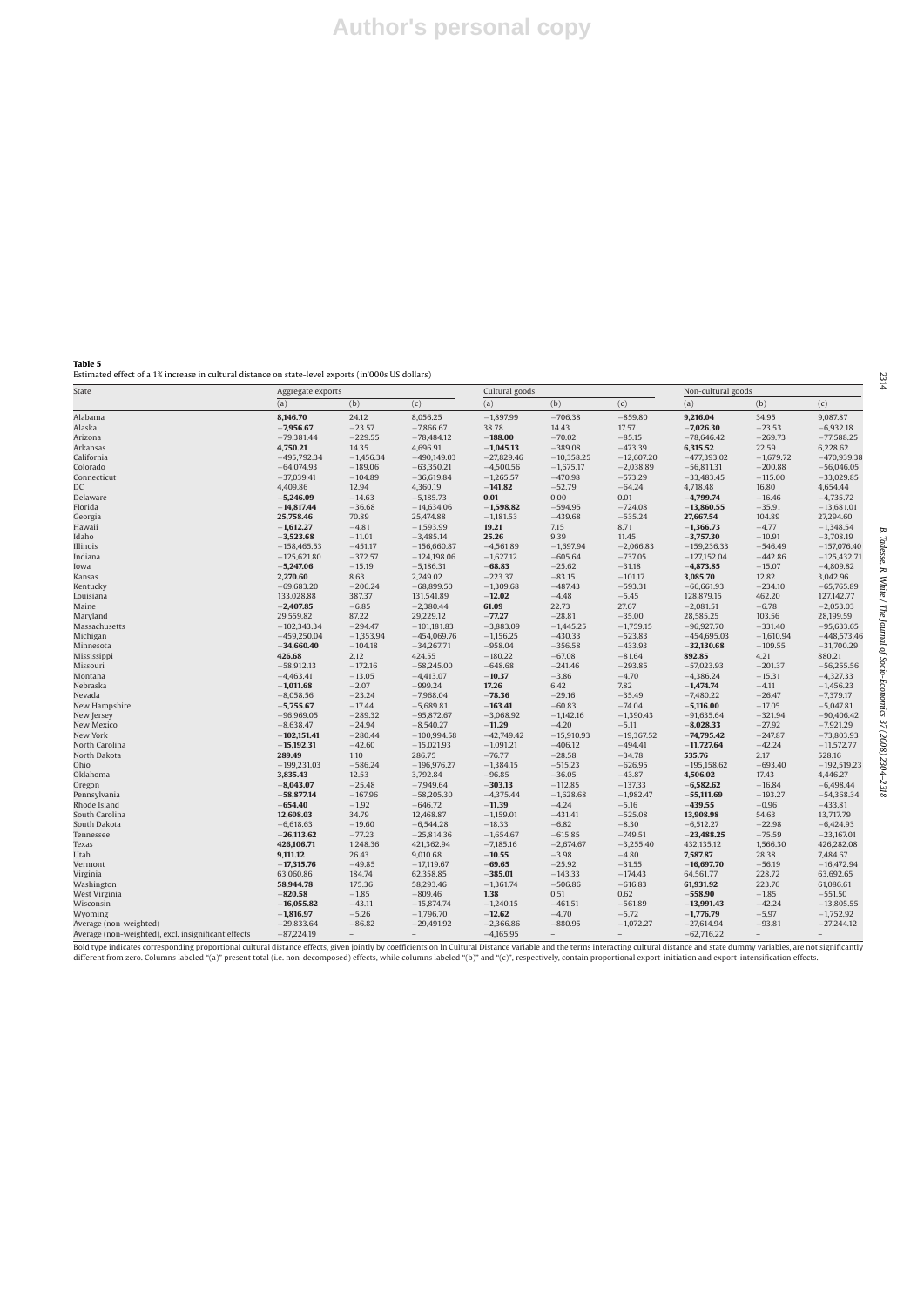#### *B. Tadesse, R. White / The Journal of Socio-Economics 37 (2008) 2304–2318* 2315

| . .<br>$\sim$<br>۰. |
|---------------------|
|---------------------|

Estimated effect of a 1% increase in immigrant stock on state-level exports (in'000s US dollars)

| <b>State</b>                                     | Aggregate exports |         |             | Cultural goods |          |          | Non-cultural goods |         |             |
|--------------------------------------------------|-------------------|---------|-------------|----------------|----------|----------|--------------------|---------|-------------|
|                                                  | (a)               | (b)     | (c)         | (a)            | (b)      | (c)      | (a)                | (b)     | (c)         |
| Alabama                                          | 8,988.04          | 24.90   | 8,888.45    | 232.07         | 86.46    | 105.23   | 8,543.77           | 32.06   | 8,423.55    |
| Alaska                                           | 9,457.65          | 6.88    | 2,895.76    | 2.59           | $-2.34$  | $-2.84$  | 9,772.13           | 13.73   | 3,124.61    |
| Arizona                                          | 2,003.05          | 1.60    | 793.54      | 5.30           | $-0.18$  | $-0.22$  | 2,023.11           | 3.18    | 800.02      |
| Arkansas                                         | 3,388.92          | 3.12    | 723.97      | 1,778.69       | 540.04   | 657.42   | 1,318.33           | $-2.65$ | $-958.30$   |
| California                                       | 1,162.63          | 1.11    | 379.05      | 39.74          | 8.79     | 10.71    | 1,133.90           | 1.08    | 356.71      |
| Colorado                                         | 967.75            | $-1.48$ | $-171.39$   | 199.50         | 41.94    | 51.03    | 825.18             | 0.00    | $-224.07$   |
| Connecticut                                      | 2,627.87          | 2.30    | 850.67      | 37.58          | $-0.48$  | $-0.60$  | 2,552.09           | 4.48    | 794.73      |
| DC                                               | 492.46            | $-1.97$ | $-518.12$   | 59.46          | $-20.49$ | $-25.02$ | 124.01             | $-2.58$ | $-766.44$   |
| Delaware                                         | 8,864.35          | 10.47   | 3,935.06    | $-0.13$        | $-0.07$  | $-0.08$  | 9,261.98           | 15.70   | 4,254.23    |
| Florida                                          | 1,560.47          | 1.40    | 567.70      | 31.29          | 5.31     | 6.46     | 1,535.93           | 2.74    | 550.31      |
| Georgia                                          | 3,388.83          | 5.07    | 1,477.70    | 13.78          | $-2.44$  | $-2.97$  | 3,379.77           | 5.00    | 1,463.48    |
| Hawaii                                           | $-226.12$         | $-1.12$ | $-359.74$   | $-4.37$        | $-5.05$  | $-6.15$  | $-208.99$          | $-1.19$ | $-333.50$   |
| Idaho                                            | 6,220.79          | 9.20    | 3,503.03    | 57.00          | 11.11    | 13.50    | 6,232.81           | 12.12   | 3,499.70    |
| Illinois                                         | 2,365.37          | 1.92    | 955.77      | 25.16          | 1.04     | 1.26     | 2,344.25           | 3.77    | 941.09      |
| Indiana                                          | 10,801.35         | 8.32    | 4,290.61    | 217.82         | 39.75    | 48.33    | 10,663.44          | 16.28   | 4,183.98    |
| Iowa                                             | 8,095.19          | 9.91    | 3,980.67    | $-14.90$       | $-15.79$ | $-19.27$ | 8,225.91           | 14.75   | 4,071.16    |
| Kansas                                           | 6,498.58          | 10.51   | 3,608.38    | 16.75          | $-2.93$  | $-3.59$  | 6,541.54           | 13.87   | 3,629.57    |
| Kentucky                                         | 24,531.40         | 37.00   | 14,343.90   | 100.14         | $-29.69$ | $-36.17$ | 24,344.36          | 48.25   | 14,198.87   |
| Louisiana                                        | 48,380.27         | 96.99   | 35,060.74   | $-6.56$        | $-3.38$  | $-4.12$  | 49,193.57          | 129.29  | 35,586.15   |
| Maine                                            | 5,976.26          | 4.21    | 2,163.24    | 55.25          | 8.60     | 10.45    | 5,989.90           | 8.33    | 2,153.53    |
| Maryland                                         | 519.64            | $-0.93$ | $-167.30$   | 4.77           | $-2.08$  | $-2.54$  | 488.15             | $-0.92$ | $-195.44$   |
| Massachusetts                                    | 3,712.65          | 5.48    | 1,664.67    | 141.59         | 30.33    | 36.89    | 3,595.80           | 5.28    | 1,589.33    |
| Michigan                                         | 7,616.36          | 7.72    | 1,875.15    | $-3.95$        | $-9.57$  | $-11.67$ | 7,734.86           | 7.68    | 1,935.63    |
| Minnesota                                        | 5,705.60          | 4.57    | 2,119.61    | 81.43          | 5.15     | 6.30     | 5,654.69           | 8.93    | 2,097.64    |
| Mississippi                                      | 10,348.93         | 12.45   | 4,841.53    | $-11.07$       | $-17.91$ | $-21.80$ | 10,477.00          | 18.52   | 4,920.55    |
| Missouri                                         | 3,305.24          | 0.00    | $-96.06$    | 1.38           | $-15.12$ | $-18.41$ | 3,362.97           | 0.00    | $-34.40$    |
| Montana                                          | $-141.71$         | $-9.45$ | $-3,237.31$ | $-4.19$        | $-6.88$  | $-8.39$  | 62.68              | $-9.40$ | $-3,061.86$ |
| Nebraska                                         | 5,370.19          | 6.55    | 2,549.29    | $-7.68$        | $-10.02$ | $-12.20$ | 5,515.79           | 9.74    | 2,668.62    |
| Nevada                                           | 202.21            | $-0.43$ | $-132.53$   | 1.34           | $-1.15$  | $-1.40$  | 190.18             | $-0.42$ | $-143.48$   |
| New Hampshire                                    | 7,816.08          | 12.30   | 4,295.36    | 144.04         | 30.25    | 36.77    | 7,718.06           | 16.04   | 4,213.86    |
| New Jersey                                       | 1,599.76          | 1.34    | 623.77      | 65.28          | 12.68    | 15.45    | 1,538.96           | 2.58    | 585.35      |
| New Mexico                                       | 455.09            | $-1.11$ | $-469.49$   | $-0.14$        | $-1.35$  | $-1.64$  | 475.13             | $-1.10$ | $-458.59$   |
| New York                                         | 971.47            | 0.00    | 101.94      | 243.00         | 60.99    | 74.15    | 806.15             | 0.00    | 19.69       |
| North Carolina                                   | 5,740.24          | 7.92    | 2,717.60    | 3.01           | $-6.24$  | $-7.60$  | 5,792.60           | 11.79   | 2,743.04    |
| North Dakota                                     | 8,649.38          | 5.63    | 2,732.87    | $-85.30$       | $-58.40$ | $-71.11$ | 9,000.97           | 11.17   | 3,043.13    |
| Ohio                                             | 7,741.89          | 0.00    | 1,390.66    | 12.49          | $-10.16$ | $-12.42$ | 7,825.86           | 8.41    | 1,430.53    |
| Oklahoma                                         | 2,016.96          | 0.00    | 293.30      | $-1.03$        | $-3.73$  | $-4.55$  | 2,063.51           | 2.11    | 323.15      |
| Oregon                                           | 6,714.84          | 12.76   | 4,207.54    | 21.36          | 1.18     | 1.41     | 6,736.59           | 15.81   | 4,204.44    |
| Pennsylvania                                     | 3,092.85          | 0.00    | 371.29      | 64.35          | 1.49     | 1.89     | 3,038.78           | 3.61    | 350.49      |
| Rhode Island                                     | 1,665.07          | 2.18    | 755.66      | $-0.49$        | $-1.91$  | $-2.33$  | 1,710.76           | 3.25    | 790.33      |
| South Carolina                                   | 15,436.03         | 28.21   | 9,724.20    | 88.62          | $-0.27$  | $-0.41$  | 15,331.69          | 34.58   | 9,619.48    |
| South Dakota                                     | 4,114.20          | $-5.76$ | $-1,768.99$ | $-23.02$       | $-15.72$ | $-19.15$ | 4,549.52           | $-5.74$ | $-1,401.62$ |
| Tennessee                                        | 12,047.60         | 15.05   | 6,080.24    | 119.21         | 5.08     | 6.22     | 11,962.12          | 22.08   | 6,021.55    |
| <b>Texas</b>                                     | 4,973.83          | 6.08    | 2,739.26    | 18.08          | 0.20     | 0.23     | 4,974.14           | 9.03    | 2,721.93    |
| Utah                                             | 2,448.47          | 3.24    | 1,152.98    | 86.23          | 21.30    | 25.91    | 2,354.04           | 4.72    | 1,072.31    |
| Vermont                                          | 48,027.72         | 95.07   | 32,562.51   | 142.57         | 26.07    | 31.73    | 48,547.67          | 126.06  | 32,853.58   |
| Virginia                                         | 2,298.96          | 2.12    | 717.50      | 0.49           | $-4.48$  | $-5.44$  | 2,325.18           | 2.10    | 733.72      |
| Washington                                       | 9,352.55          | 17.99   | 5,917.28    | 27.28          | 2.21     | 2.69     | 9,387.80           | 22.31   | 5,916.45    |
| West Virginia                                    | 18,371.19         | 21.70   | 8,214.41    | $-13.30$       | $-8.21$  | $-10.00$ | 18,950.32          | 32.52   | 8,629.55    |
| Wisconsin                                        | 8,982.20          | 11.44   | 4,473.93    | 39.49          | $-13.52$ | $-16.49$ | 8,952.87           | 16.81   | 4,459.63    |
| Wyoming                                          | 5,001.96          | 3.64    | 1,026.60    | $-22.46$       | $-17.94$ | $-21.84$ | 5,270.30           | 3.62    | 1,258.79    |
| Average (non-weighted)                           | 7,249.07          | 9.73    | 3,620.52    | 78.03          | 12.79    | 15.56    | 7,258.67           | 13.71   | 3,620.72    |
| Average (weighted by immigrant population share) | 2,975.13          | 3.39    | 1,318.19    | 64.28          | 12.53    | 15.24    | 2,938.18           | 4.79    | 1,291.32    |

Bold type indicates corresponding proportional immigrant effects, given jointly by coefficients on ln Immigrants variable and the terms interacting the immigrant stock and state dummy variables, are not significant from zero. Columns labeled "(a)" present total (i.e. non-decomposed) effects, while columns labeled "(b)" and "(c)", respectively, contain proportional export-initiation and export-intensification effects.

be required to completely offset the influence of a 1% increase in US-home country cultural distance.<sup>8</sup> While a proportional increase in cultural distance is an arbitrary metric, we offer this comparison as an illustration of the extent to which the influences of immigrants may be able to offset the effect of cultural distance on exports. It is important to note that this estimate applies only to aggregate exports and is derived under the assumption of constant returns to immigration. If, as

<sup>&</sup>lt;sup>8</sup> We derive this value by dividing the estimated effects of a one percent increase in cultural distance on aggregate exports, at the state-level, by the estimated state-level per immigrant effects. Summation of resulting values yields the estimated number of immigrants necessary to offset the influence of cultural distance. Note that estimated immigrant and cultural distance effects that are insignificant from zero are treated as zero values.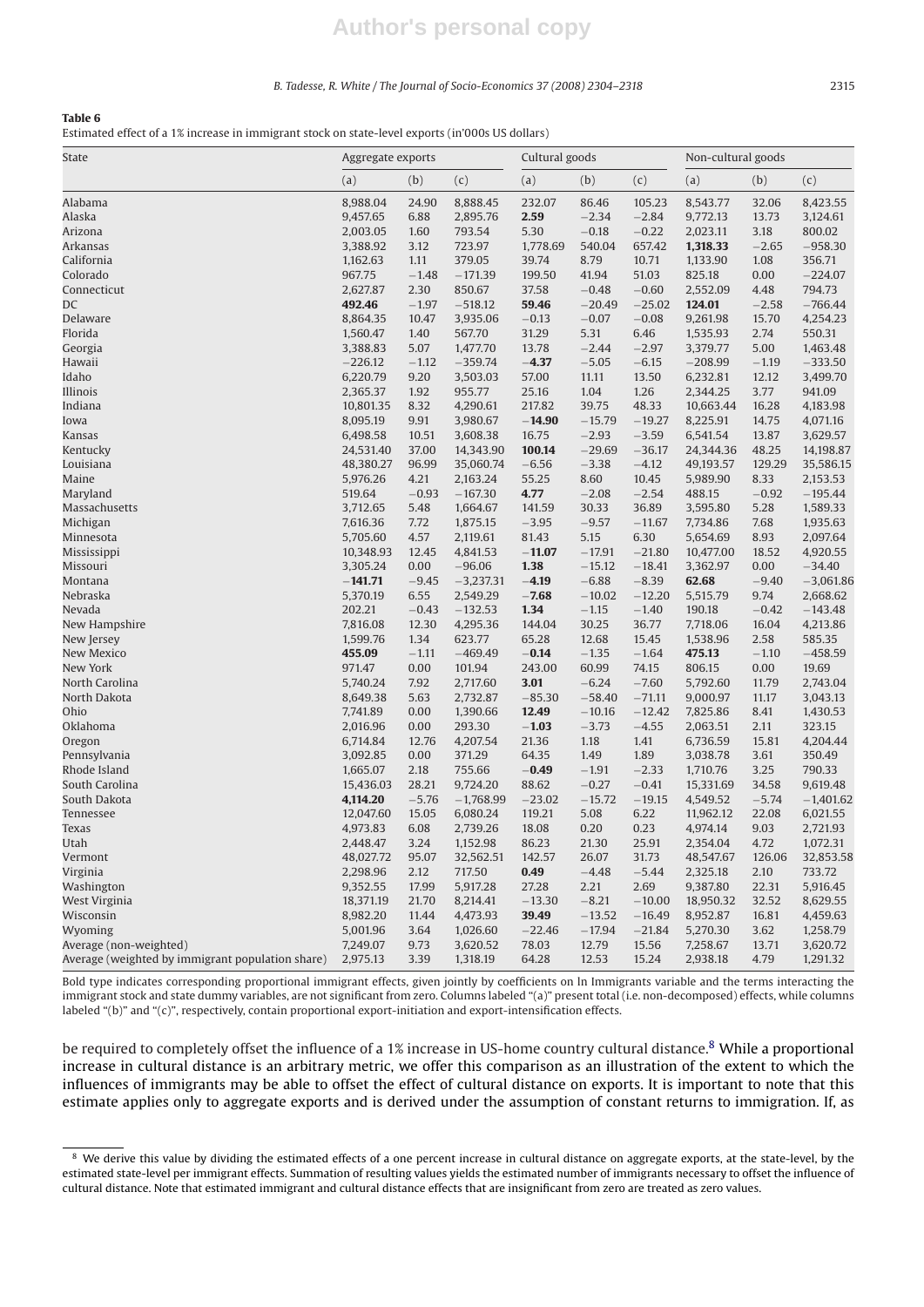suggested in Gould (1994) and Helliwell (1997), there are decreasing returns to immigration then our estimate can be considered conservative. As exports of cultural goods account for a small share of aggregate exports, the estimated number of immigrants necessary to offset the effects of cultural distance on exports of cultural goods would be very low while the number estimated for exports of non-cultural goods is near the value generated using aggregate state-level exports.

#### **5. Conclusion**

Employing US state-level data on aggregate, cultural and non-cultural goods exports to 75 immigrant home countries, we utilize a new measure of cultural distance as a proxy for the lack of the trust and commitment necessary to complete trade deals. Additionally, we examine the role that immigrants play in generating exports from their host states to their home countries, and the extent to which they may offset the effects of differences in shared norms and values. We find that greater cultural differences between the US and immigrants' home countries, in general, reduce the likelihood that exporting from a given state to a given home country occurs; thereby, reducing the magnitude of exports. We also observe that immigrants increase not only the likelihood that exporting from their host states to their home countries occurs but also the intensity of existing state-level exports to their respective home countries; thus, partially offsetting the trade-inhibiting effects of cultural distance. Comparing the influences of immigrants and cultural distance on exports of aggregate, cultural and non-cultural goods in terms of the corresponding dollar values of the export-initiation and intensification effects, we report that the while the effects of both cultural distance and immigrants are larger with respect to trade-intensification than trade-initiation, there exist significant variation across states in the effects of both immigrants and cultural distance.

Given the heated and frequently contentious debate regarding US immigration policy, our findings have important implications. That immigrants enhance state-specific exports to their respective home countries and, in doing so, partially offset the trade-inhibiting effects of cultural differences between the US and immigrants' home countries may evoke calls for a national immigration policy that favors increased immigration. More specifically, the observed variation in the proportional effects of immigrants on state-level exports (i.e., the sensitivity of state-level exports to proportional increase in immigrant population) suggests the need for a policy that considers immigrants' abilities to increase trade flows. This underscores the importance and necessity of further research to disentangle the observed state-specific variation in the export-initiation and export-intensification effects of immigrants by their anthropogenic characteristics, such as skill endowment and country of origin, or by strategic products of interest.

#### **Appendix A. Supplementary data**

Supplementary data associated with this article can be found, in the online version, at doi:10.1016/j.socec.2008.04.013.

#### *Appendix C*

According to UNESCO (2005), cultural goods include products broadly classified as Audio and Audiovisual Media, Cinema and Photography, Cultural Heritage, Printed Matter, Music, Music and the Performing Arts, New Media, Television and Radio, and Visual Arts. A listing of product categories and HS96 Codes (in parentheses) is presented below.

#### *C.1. Audio and audiovisual media*

Photographic plates and film, exposed and developed, other than cinematographic film, other than for offset reproduction andmicrofilms (370,590); cinematograph film, exposed and developed without incorporated sound track (3706); videogames used with a television receiver (940,510).

#### *C.2. Cinema and photography*

Photographic cameras, accessories (9006); cinematographic cameras and projectors (9007); image projectors, photographic enlargers and reducers (9008); equipment for photographic laboratories, not elsewhere specified (9010); photographic plate, film, not rolls, exposed, paper (3701); photographic film, rolls, unexposed, not paper (3702); photographic paper, board, etc., sensitized, unexposed (3703); photographic plate, film, paper, exposed, undeveloped (3704); photographic plates and film, exposed and developed, other than cinematographic film for offset reproduction (370,510); microfilms (370,520).

#### *C.3. Cultural heritage*

Collections and collectors pieces (9705); antiques of an age exceeding 100 years (9706).

#### *C.4. Printed matter*

Printed reading books, brochures, leaflets, etc (4901); Children's picture, drawing and coloring books (4903); Newspapers, journals and periodicals, whether or not illustrated or containing advertising material (4902); music, printed or in manuscript, whether or not bound or illustrated (4904); maps and hydrographic or similar charts, including atlases, wall maps (4905); postcards, printed or illustrated, and printed greeting cards (4909); calendars of any kind, printed, including calendar blocks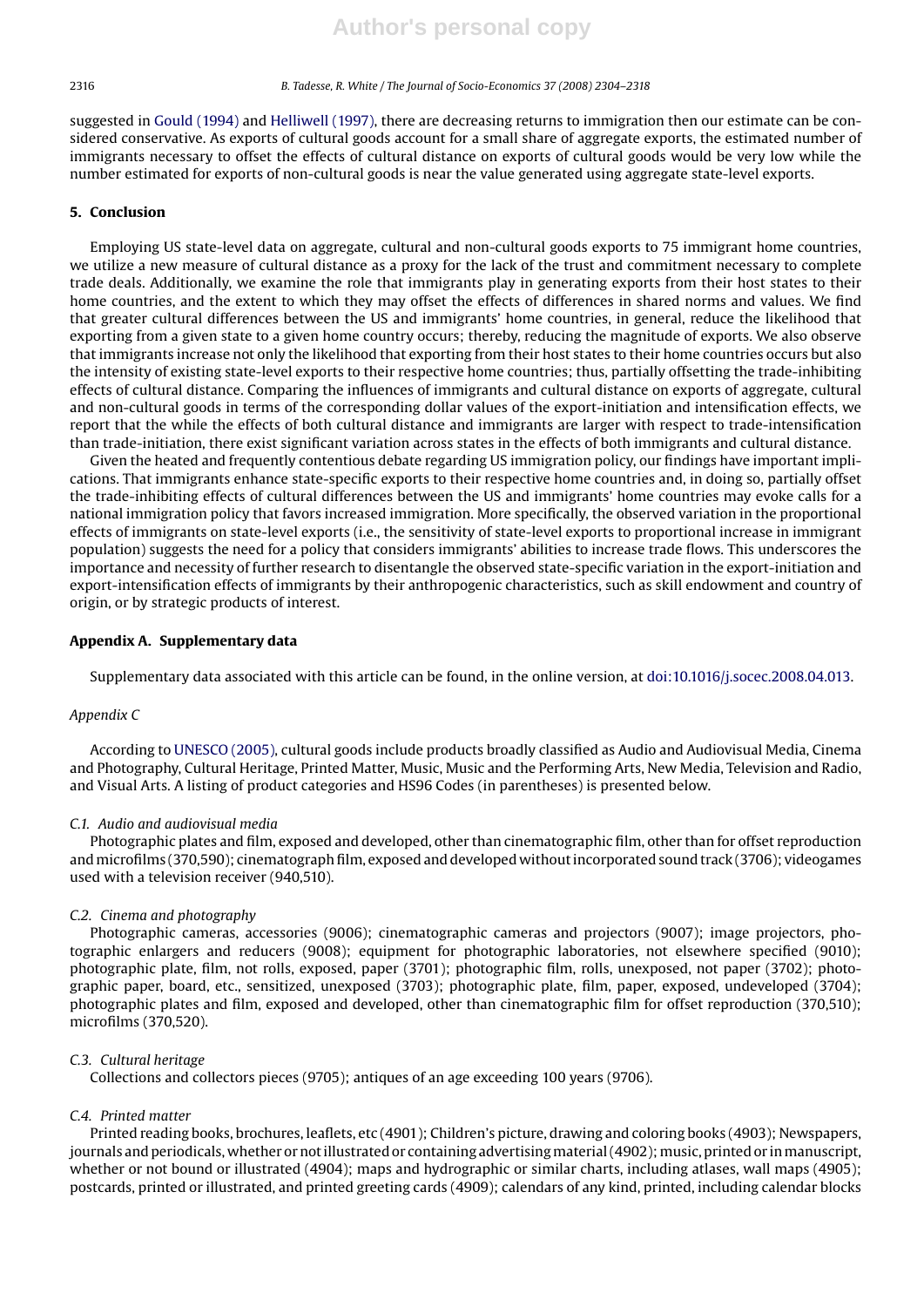(4910); pictures, designs and photographs (491,191); used postage/revenue stamps and the like/unused not of current/new issue (9704).

#### *C.5. Music*

Musical instruments, parts and access of such articles (92); electronic sound reproducing equipment, non-recording (8519); electronic sound recording equipment (8520); video recording and reproducing apparatus (8521); prepared unrecorded sound recording media (8523).

#### *C.6. Music and the performing arts*

Gramophone records (852,410); discs for laser reading systems for reproducing sound only (852,432); magnetic tape recorded (excluding 852,440) of a width not greater than 4 mm (852,451); magnetic tape recorded (excluding 852,440) of widths of 4–6.5 mm (852,452); magnetic tape recorded (excluding 852,440) of a width greater than 6.5 mm (852,453); Other recorded media for sound (852,499).

#### *C.7. New media*

Magnetic tapes for reproducing phenomena other than sound or image (852,440); recorded discs for laser reading systems for reproducing phenomena other than sound or image (852,431); other recorded discs for laser reading systems (852,439); other recorded media for reproducing phenomena other than sound or image, not elsewhere specified (852,491).

#### *C.8. Television and radio*

Television receivers, video monitors, projectors (8528); radio, radio-telephony receivers (8527).

#### *C.9. Visual arts*

Paintings, drawings, pastels, collages, etc. (hand-made) (9701); original engravings, prints and lithographs (9702); original sculptures and statuary, in any material (9703); statuettes and other ornamental articles (392,640); statuettes and other ornaments, of wood (442,010); statuettes and other ornamental ceramic articles (6913); statuettes and other ornaments, of base metal plated with precious metal (830,621); other statuettes and other ornaments, of base metal (830,629); worked ivory, bone, tortoiseshell, horn, antlers, coral, mother-of-pearly and other animal carving material, and articles of these materials (including articles obtained by moulding) (9601).

#### **References**

Anderson, J.E., 1979. A theoretical foundation for the gravity equation. American Economic Review 69 (1), 106–116.

- Bandyopadhyay, S., Coughlin, C.C., Wall, H.J., 2008. Ethnic networks and US exports. Review of International Economics 16 (1), 199–213.
- Bardhan, A.D., Guhathakurta, S., 2005. Global linkages of subnational regions: coastal exports and international networks. Contemporary Economic Policy 22 (2), 225–236.
- Blanes, J.V., 2003. The link between immigration and trade in Spain. Universidad Pablo de Olavide. In: Paper presented at XXVIII Simposio de Analisis Economico, December 11–13, Seville.
- Blanes, J.V., 2005. Does immigration help to explain intra-industry trade? Evidence for Spain. Review of World Economics 141 (2), 244–270.

Blanes, J.V. 2006. Immigrant's characteristics and their different effects on bilateral trade. Evidence from Spain. Working Papers 06.08. Universidad Pablo de Olavide, Departamento de Economía.

- Blanes, J.V., Martín-Montaner, J.A., 2006. Migration flows and intra-industry trade adjustments. Review of World Economics 127 (3), 567-584.
- Boisso, D., Ferrantino, M., 1997. Economic distance, cultural distance, and openness in international trade: empirical puzzles. Journal of Economic Integration 12 (4), 456–484.
- Bryant, J., Genc, M., Law, D., 2004. Trade and migration to New Zealand. New Zealand Treasury Working Paper 04/18.
- Cano, A., del Corral, G.M., Poussin, G., 2000. Culture, Trade and Globalisation: 25 Questions and Answers. UNESCO Publishing, Paris.
- Ching, H.S., Chen, L., 2000. Links between emigrants and the home country: the case of trade between Taiwan and China. In: Kohno, H., Nijkamp, P., Poot, J. (Eds.), Regional Cohesion and Competition in the Age of Globalization. Edward Elgar, Cheltenham, UK.
- Combes, P., Lafourcade, M., Mayer, T., 2005. The trade creating effects of business and social networks: evidence from France. Journal of International Economics 66 (1), 1–29.
- Doz, Y.L., Hamel, G., 1998. Alliance Advantage: the Art of Creating Value through Partnering. Harvard Business School Press, Boston, MA.
- Dunlevy, J.A., 2006. The influences of corruption and language on the protrade effect of immigrants: evidence from the American States. Review of Economics and Statistics 88 (1), 182–186.
- Eaton, J., Tamura, A., 1994. Bilateralism and regionalism in Japanese and U.S. trade and direct foreign investment patterns. Journal of the Japanese and International Economies 8 (4), 478–510.

Elsass, P.M., Viega, J.F., 1994. Acculturation in acquired organizations: a force-field perspective. Human Relations 47 (4), 431–453.

Girma, S., Yu, Z., 2002. The link between immigration and trade: evidence from the United Kingdom. Review of World Economics 138 (1), 115–130.

- Global Trade Information Services, Inc. (GTI), 2006. World Trade Atlas, State Export Edition. Online: http://www.gtis.com/state (accessed November 2006). Gould, D.M., 1994. Immigrant links to the home country: empirical implications for US bilateral trade flows. Review of Economics and Statistics 76 (2), 302–316.
- Hagenaars, J., Halman, L., Moors, G., 2003. Exploring Europe's basic values map. In: Arts, W., Hagenaars, J., Halman, L. (Eds.), The Cultural Diversity of European Unity. Koninklijke Brill, Boston, MA.
- Hardy, M.A., 1993. Regression with Dummy Variables. Sage Publications, London.
- Head, K., Mayer, T., 2000. Non-Europe: the magnitude and causes of market fragmentation in Europe. Review of World Economics 136 (2), 285–314.

Head, K., Ries, J., 1998. Immigration and trade creation: econometric evidence from Canada. Canadian Journal of Economics 31 (1), 47–62.

Helliwell, J.F., 1997. National borders, trade and migration. Pacific Economic Review 2 (3), 165–185.

Herander, M.G., Saavedra, L.A., 2005. Exports and the structure of immigrant-based networks: the role of geographic proximity. Review of Economics and Statistics 87 (2), 323–335.

Hong, T.C., Santhapparaj, A.S., 2006. Skilled labor immigration and external trade in Malaysia: a pooled data analysis. Perspectives on Global Development and Technology 5 (4), 351–366.